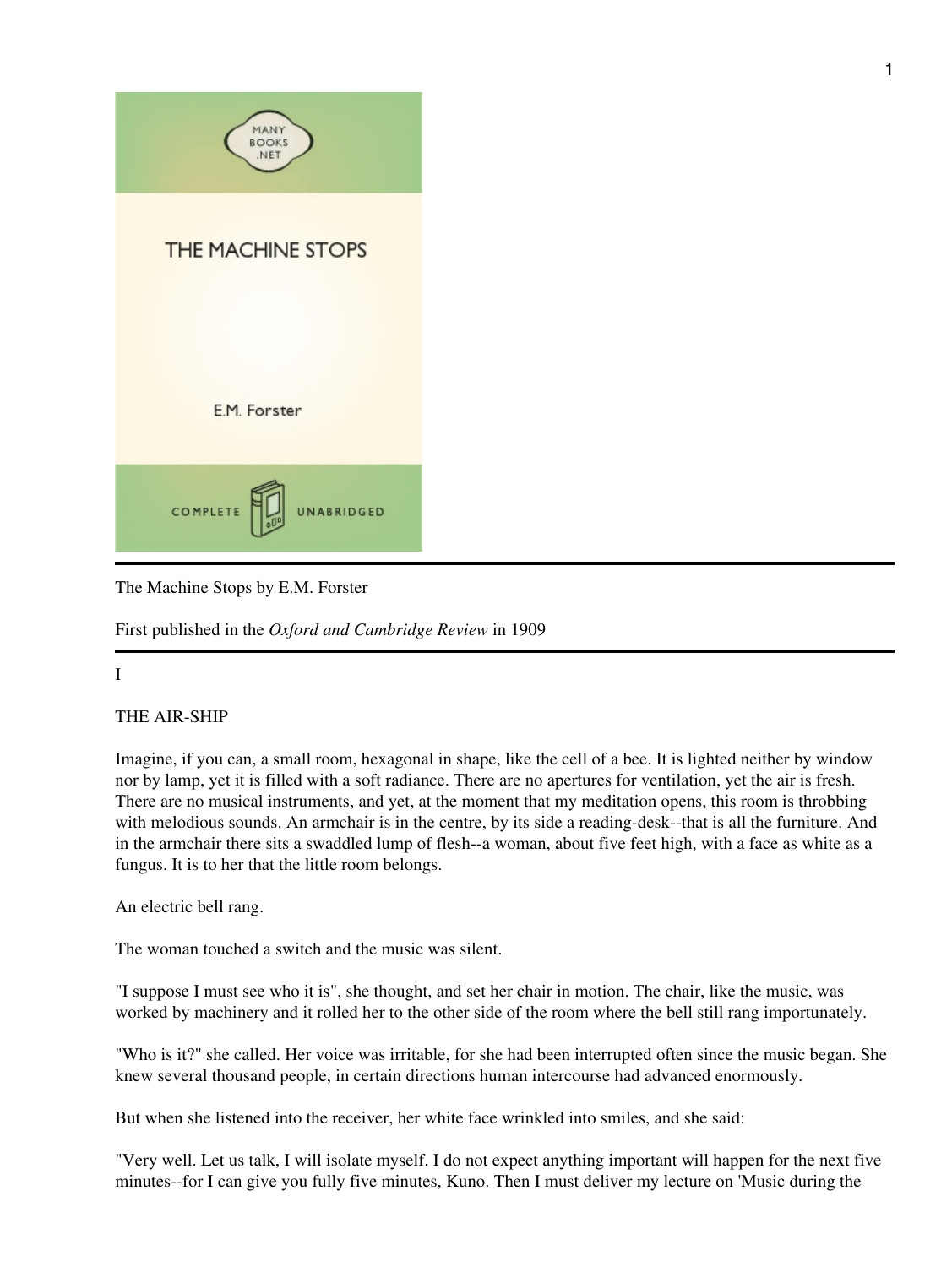Australian Period'."

She touched the isolation knob, so that no one else could speak to her. Then she touched the lighting apparatus, and the little room was plunged into darkness.

"Be quick!" She called, her irritation returning. "Be quick, Kuno; here I am in the dark wasting my time."

But it was fully fifteen seconds before the round plate that she held in her hands began to glow. A faint blue light shot across it, darkening to purple, and presently she could see the image of her son, who lived on the other side of the earth, and he could see her.

"Kuno, how slow you are."

He smiled gravely.

"I really believe you enjoy dawdling."

"I have called you before, mother, but you were always busy or isolated. I have something particular to say."

"What is it, dearest boy? Be quick. Why could you not send it by pneumatic post?"

"Because I prefer saying such a thing. I want--"

"Well?"

"I want you to come and see me."

Vashti watched his face in the blue plate.

"But I can see you!" she exclaimed. "What more do you want?"

"I want to see you not through the Machine," said Kuno. "I want to speak to you not through the wearisome Machine."

"Oh, hush!" said his mother, vaguely shocked. "You mustn't say anything against the Machine."

"Why not?"

"One mustn't."

"You talk as if a god had made the Machine," cried the other. "I believe that you pray to it when you are unhappy. Men made it, do not forget that. Great men, but men. The Machine is much, but it is not everything. I see something like you in this plate, but I do not see you. I hear something like you through this telephone, but I do not hear you. That is why I want you to come. Pay me a visit, so that we can meet face to face, and talk about the hopes that are in my mind."

She replied that she could scarcely spare the time for a visit.

"The air-ship barely takes two days to fly between me and you."

"I dislike air-ships."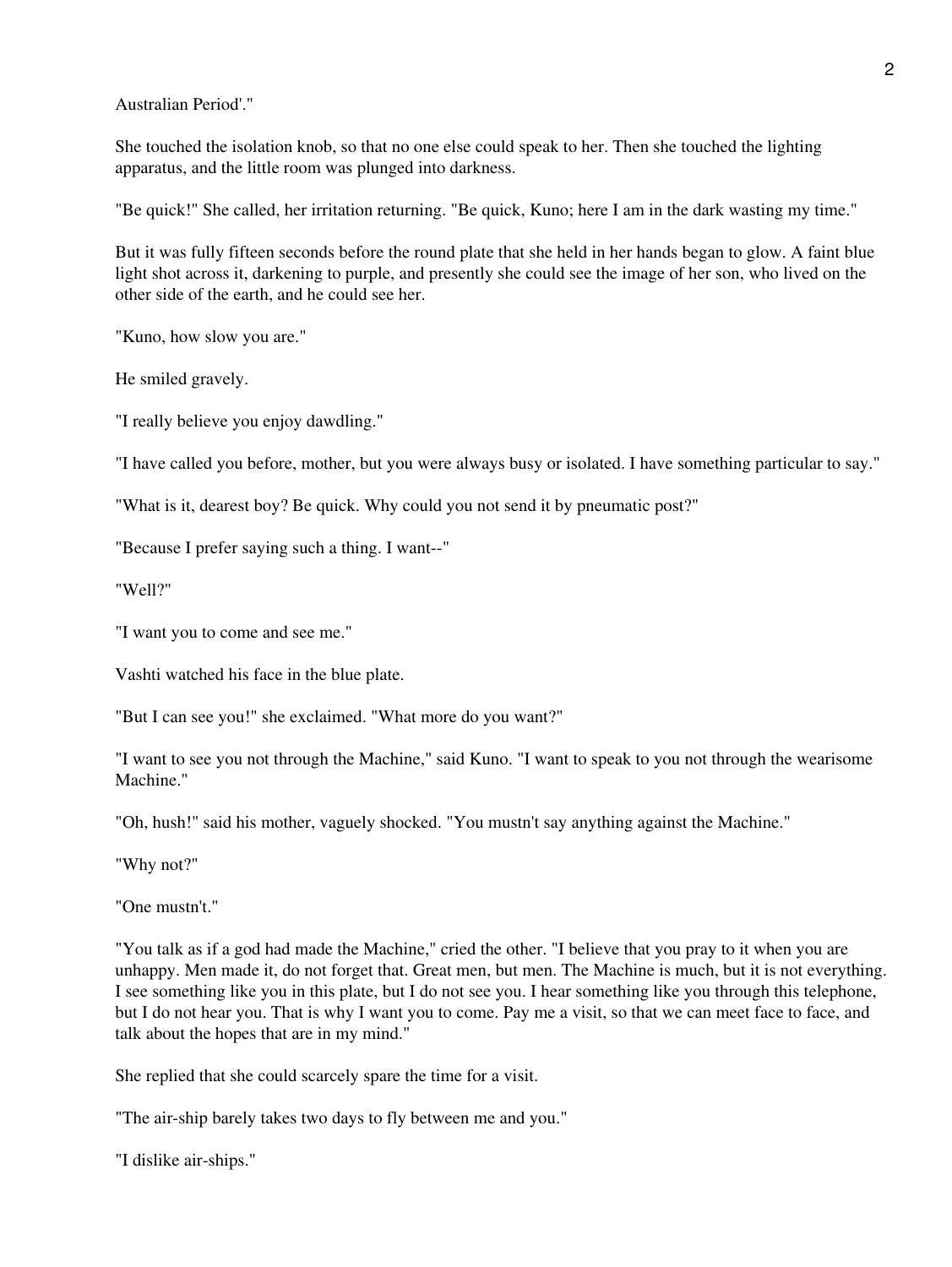"Why?"

"I dislike seeing the horrible brown earth, and the sea, and the stars when it is dark. I get no ideas in an air-ship."

"I do not get them anywhere else."

"What kind of ideas can the air give you?"

He paused for an instant.

"Do you not know four big stars that form an oblong, and three stars close together in the middle of the oblong, and hanging from these stars, three other stars?"

"No, I do not. I dislike the stars. But did they give you an idea? How interesting; tell me."

"I had an idea that they were like a man."

"I do not understand."

"The four big stars are the man's shoulders and his knees.

The three stars in the middle are like the belts that men wore once, and the three stars hanging are like a sword."

"A sword?;"

"Men carried swords about with them, to kill animals and other men."

"It does not strike me as a very good idea, but it is certainly original. When did it come to you first?"

"In the air-ship---" He broke off, and she fancied that he looked sad. She could not be sure, for the Machine did not transmit nuances of expression. It only gave a general idea of people--an idea that was good enough for all practical purposes, Vashti thought. The imponderable bloom, declared by a discredited philosophy to be the actual essence of intercourse, was rightly ignored by the Machine, just as the imponderable bloom of the grape was ignored by the manufacturers of artificial fruit. Something "good enough" had long since been accepted by our race.

"The truth is," he continued, "that I want to see these stars again. They are curious stars. I want to see them not from the air-ship, but from the surface of the earth, as our ancestors did, thousands of years ago. I want to visit the surface of the earth."

She was shocked again.

"Mother, you must come, if only to explain to me what is the harm of visiting the surface of the earth."

"No harm," she replied, controlling herself. "But no advantage. The surface of the earth is only dust and mud, no advantage. The surface of the earth is only dust and mud, no life remains on it, and you would need a respirator, or the cold of the outer air would kill you. One dies immediately in the outer air."

"I know; of course I shall take all precautions."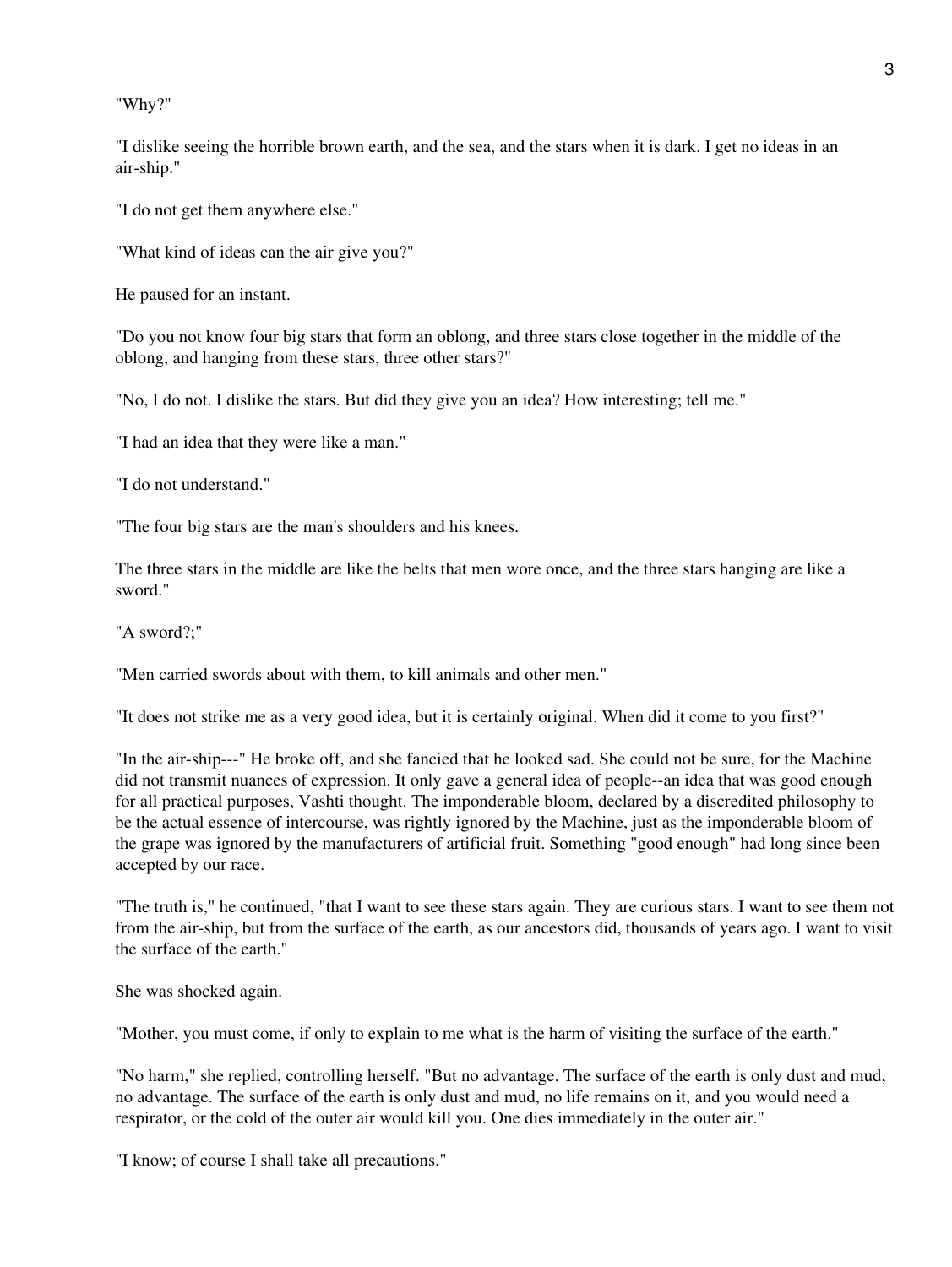"And besides--"

"Well?"

She considered, and chose her words with care. Her son had a queer temper, and she wished to dissuade him from the expedition.

"It is contrary to the spirit of the age," she asserted.

"Do you mean by that, contrary to the Machine?"

"In a sense, but--"

His image is the blue plate faded.

"Kuno!"

He had isolated himself.

For a moment Vashti felt lonely.

Then she generated the light, and the sight of her room, flooded with radiance and studded with electric buttons, revived her. There were buttons and switches everywhere--buttons to call for food for music, for clothing. There was the hot-bath button, by pressure of which a basin of (imitation) marble rose out of the floor, filled to the brim with a warm deodorized liquid. There was the cold-bath button. There was the button that produced literature, and there were of course the buttons by which she communicated with her friends. The room, though it contained nothing, was in touch with all that she cared for in the world.

Vashanti's next move was to turn off the isolation switch, and all the accumulations of the last three minutes burst upon her. The room was filled with the noise of bells, and speaking-tubes. What was the new food like? Could she recommend it? Has she had any ideas lately? Might one tell her one's own ideas? Would she make an engagement to visit the public nurseries at an early date?--say this day month.

To most of these questions she replied with irritation--a growing quality in that accelerated age. She said that the new food was horrible. That she could not visit the public nurseries through press of engagements. That she had no ideas of her own but had just been told one--that four stars and three in the middle were like a man: she doubted there was much in it. Then she switched off her correspondents, for it was time to deliver her lecture on Australian music.

The clumsy system of public gatherings had been long since abandoned; neither Vashti nor her audience stirred from their rooms. Seated in her armchair she spoke, while they in their armchairs heard her, fairly well, and saw her, fairly well. She opened with a humorous account of music in the pre Mongolian epoch, and went on to describe the great outburst of song that followed the Chinese conquest. Remote and prim<sup>3</sup>/val as were the methods of I-San-So and the Brisbane school, she yet felt (she said) that study of them might repay the musicians of today: they had freshness; they had, above all, ideas. Her lecture, which lasted ten minutes, was well received, and at its conclusion she and many of her audience listened to a lecture on the sea; there were ideas to be got from the sea; the speaker had donned a respirator and visited it lately. Then she fed, talked to many friends, had a bath, talked again, and summoned her bed.

The bed was not to her liking. It was too large, and she had a feeling for a small bed. Complaint was useless, for beds were of the same dimension all over the world, and to have had an alternative size would have involved vast alterations in the Machine. Vashti isolated herself--it was necessary, for neither day nor night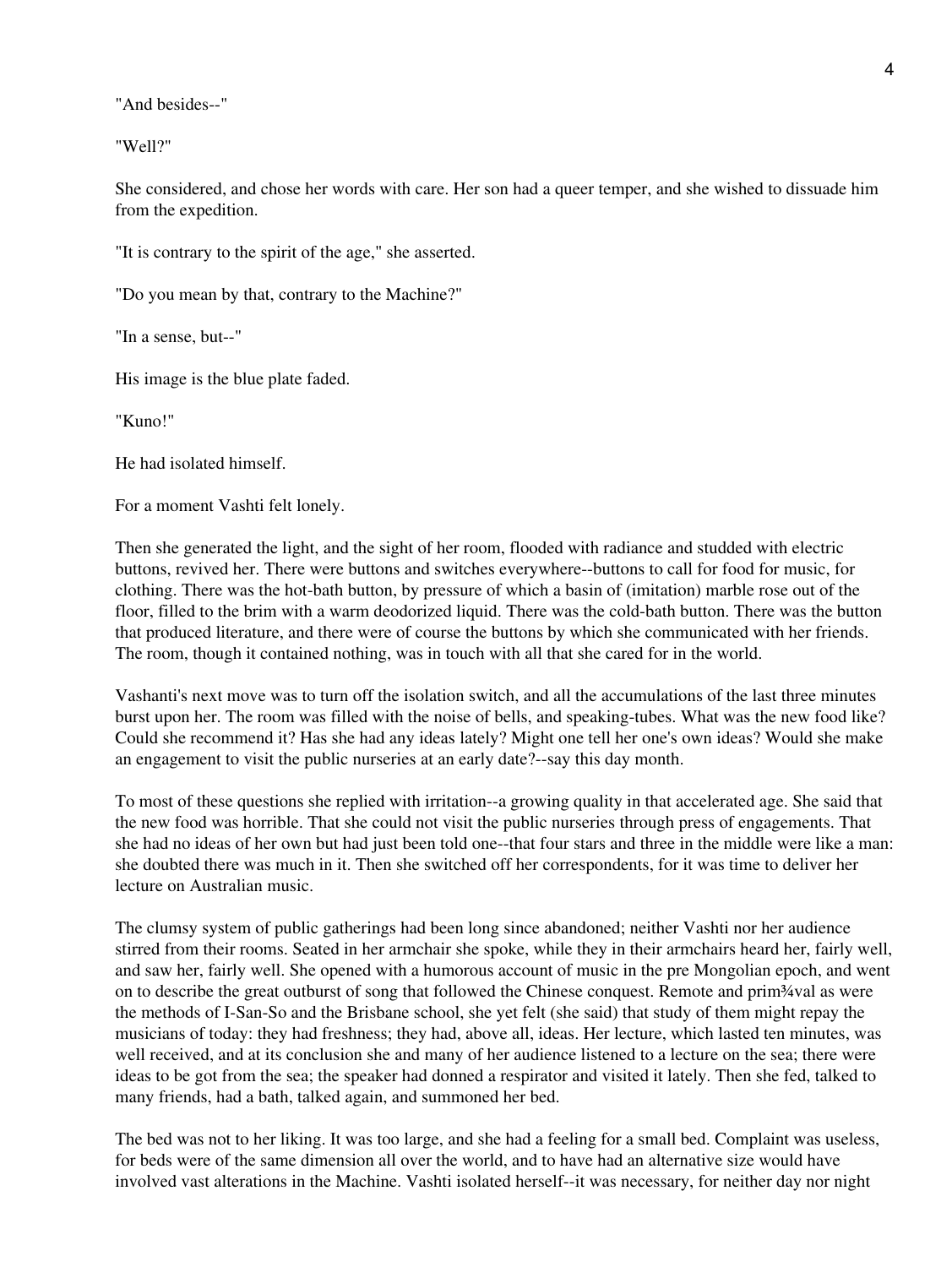existed under the ground--and reviewed all that had happened since she had summoned the bed last. Ideas? Scarcely any. Events--was Kuno's invitation an event?

By her side, on the little reading-desk, was a survival from the ages of litter--one book. This was the Book of the Machine. In it were instructions against every possible contingency. If she was hot or cold or dyspeptic or at a loss for a word, she went to the book, and it told her which button to press. The Central Committee published it. In accordance with a growing habit, it was richly bound.

Sitting up in the bed, she took it reverently in her hands. She glanced round the glowing room as if some one might be watching her. Then, half ashamed, half joyful, she murmured "O Machine!" and raised the volume to her lips. Thrice she kissed it, thrice inclined her head, thrice she felt the delirium of acquiescence. Her ritual performed, she turned to page 1367, which gave the times of the departure of the air-ships from the island in the southern hemisphere, under whose soil she lived, to the island in the northern hemisphere, whereunder lived her son.

She thought, "I have not the time."

She made the room dark and slept; she awoke and made the room light; she ate and exchanged ideas with her friends, and listened to music and attended lectures; she make the room dark and slept. Above her, beneath her, and around her, the Machine hummed eternally; she did not notice the noise, for she had been born with it in her ears. The earth, carrying her, hummed as it sped through silence, turning her now to the invisible sun, now to the invisible stars. She awoke and made the room light.

"Kuno!"

"I will not talk to you." he answered, "until you come."

"Have you been on the surface of the earth since we spoke last?"

His image faded.

Again she consulted the book. She became very nervous and lay back in her chair palpitating. Think of her as without teeth or hair. Presently she directed the chair to the wall, and pressed an unfamiliar button. The wall swung apart slowly. Through the opening she saw a tunnel that curved slightly, so that its goal was not visible. Should she go to see her son, here was the beginning of the journey.

Of course she knew all about the communication-system. There was nothing mysterious in it. She would summon a car and it would fly with her down the tunnel until it reached the lift that communicated with the air-ship station: the system had been in use for many, many years, long before the universal establishment of the Machine. And of course she had studied the civilization that had immediately preceded her own--the civilization that had mistaken the functions of the system, and had used it for bringing people to things, instead of for bringing things to people. Those funny old days, when men went for change of air instead of changing the air in their rooms! And yet--she was frightened of the tunnel: she had not seen it since her last child was born. It curved--but not quite as she remembered; it was brilliant--but not quite as brilliant as a lecturer had suggested. Vashti was seized with the terrors of direct experience. She shrank back into the room, and the wall closed up again.

"Kuno," she said, "I cannot come to see you. I am not well."

Immediately an enormous apparatus fell on to her out of the ceiling, a thermometer was automatically laid upon her heart. She lay powerless. Cool pads soothed her forehead. Kuno had telegraphed to her doctor.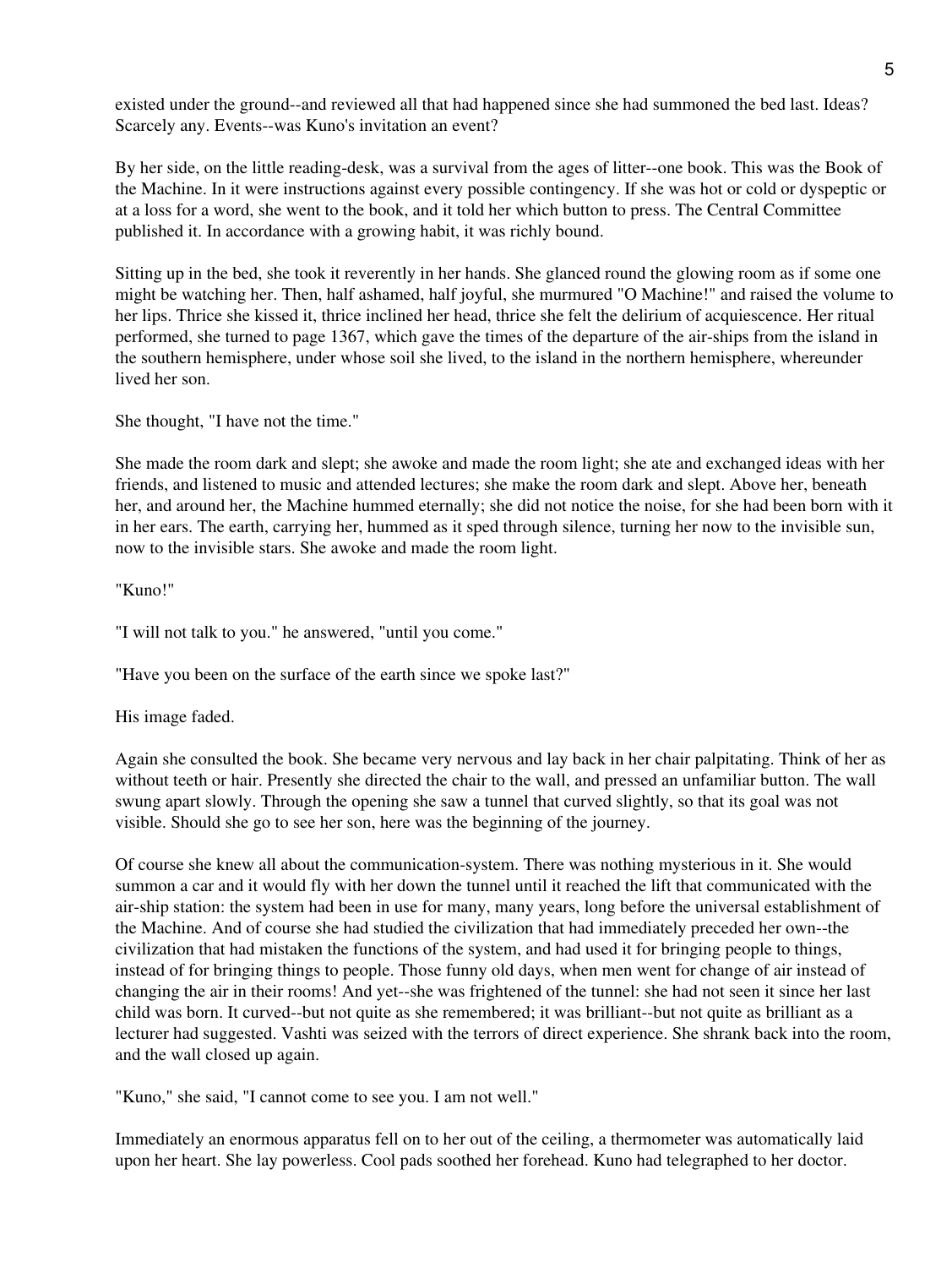So the human passions still blundered up and down in the Machine. Vashti drank the medicine that the doctor projected into her mouth, and the machinery retired into the ceiling. The voice of Kuno was heard asking how she felt.

"Better." Then with irritation: "But why do you not come to me instead?"

"Because I cannot leave this place."

"Why?"

"Because, any moment, something tremendous many happen."

"Have you been on the surface of the earth yet?"

"Not yet."

"Then what is it?"

"I will not tell you through the Machine."

She resumed her life.

But she thought of Kuno as a baby, his birth, his removal to the public nurseries, her own visit to him there, his visits to her--visits which stopped when the Machine had assigned him a room on the other side of the earth. "Parents, duties of," said the book of the Machine," cease at the moment of birth. P.422327483." True, but there was something special about Kuno--indeed there had been something special about all her children--and, after all, she must brave the journey if he desired it. And "something tremendous might happen". What did that mean? The nonsense of a youthful man, no doubt, but she must go. Again she pressed the unfamiliar button, again the wall swung back, and she saw the tunnel that curves out of sight. Clasping the Book, she rose, tottered on to the platform, and summoned the car. Her room closed behind her: the journey to the northern hemisphere had begun.

Of course it was perfectly easy. The car approached and in it she found armchairs exactly like her own. When she signaled, it stopped, and she tottered into the lift. One other passenger was in the lift, the first fellow creature she had seen face to face for months. Few travelled in these days, for, thanks to the advance of science, the earth was exactly alike all over. Rapid intercourse, from which the previous civilization had hoped so much, had ended by defeating itself. What was the good of going to Peking when it was just like Shrewsbury? Why return to Shrewsbury when it would all be like Peking? Men seldom moved their bodies; all unrest was concentrated in the soul.

The air-ship service was a relic form the former age. It was kept up, because it was easier to keep it up than to stop it or to diminish it, but it now far exceeded the wants of the population. Vessel after vessel would rise form the vomitories of Rye or of Christchurch (I use the antique names), would sail into the crowded sky, and would draw up at the wharves of the south--empty, so nicely adjusted was the system, so independent of meteorology, that the sky, whether calm or cloudy, resembled a vast kaleidoscope whereon the same patterns periodically recurred. The ship on which Vashti sailed started now at sunset, now at dawn. But always, as it passed above Rheas, it would neighbour the ship that served between Helsingfors and the Brazils, and, every third time it surmounted the Alps, the fleet of Palermo would cross its track behind. Night and day, wind and storm, tide and earthquake, impeded man no longer. He had harnessed Leviathan. All the old literature, with its praise of Nature, and its fear of Nature, rang false as the prattle of a child.

Yet as Vashti saw the vast flank of the ship, stained with exposure to the outer air, her horror of direct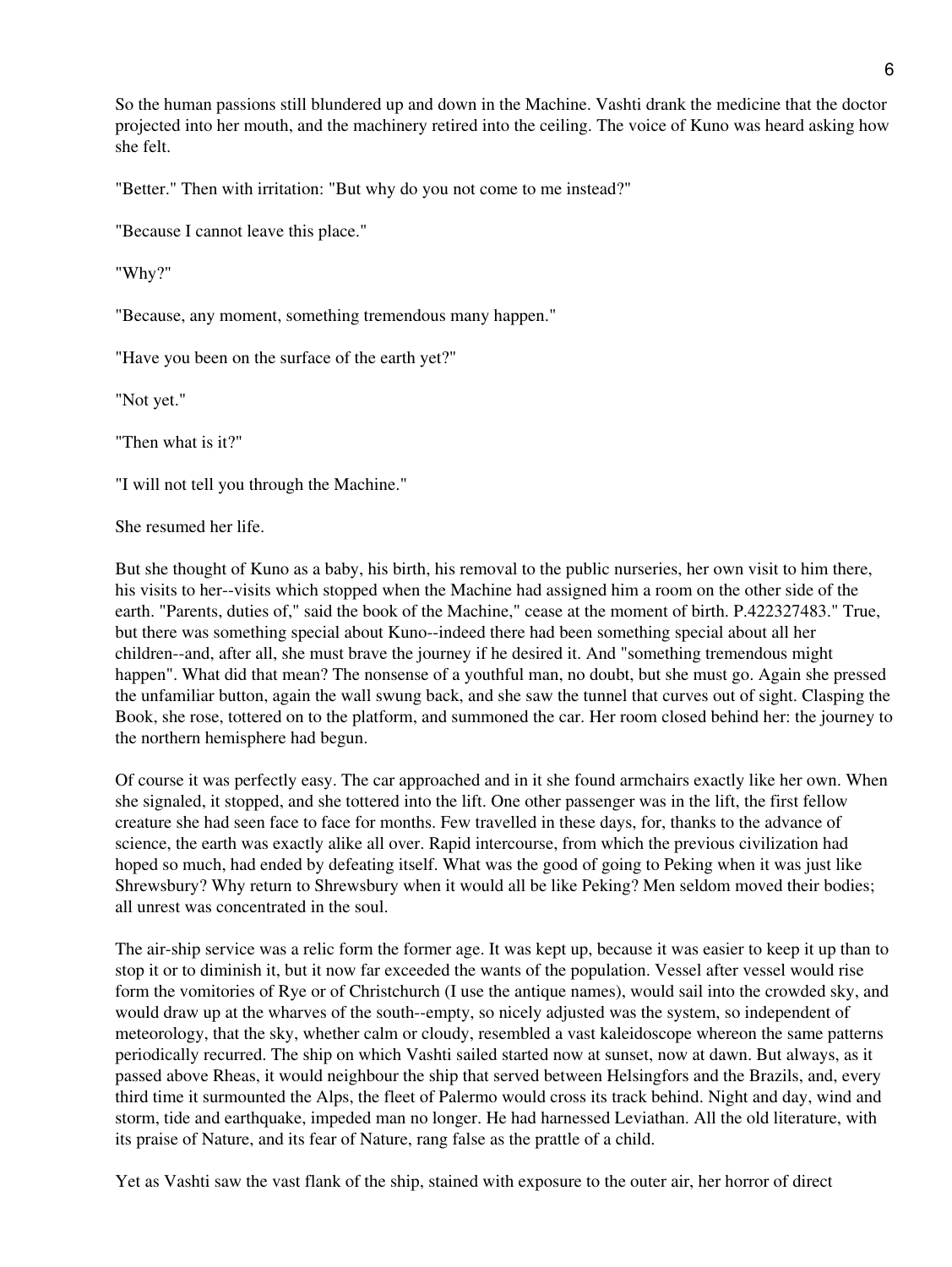experience returned. It was not quite like the air-ship in the cinematophote. For one thing it smelt--not strongly or unpleasantly, but it did smell, and with her eyes shut she should have known that a new thing was close to her. Then she had to walk to it from the lift, had to submit to glances form the other passengers. The man in front dropped his Book--no great matter, but it disquieted them all. In the rooms, if the Book was dropped, the floor raised it mechanically, but the gangway to the air-ship was not so prepared, and the sacred volume lay motionless. They stopped--the thing was unforeseen--and the man, instead of picking up his property, felt the muscles of his arm to see how they had failed him. Then some one actually said with direct utterance: "We shall be late"--and they trooped on board, Vashti treading on the pages as she did so.

Inside, her anxiety increased. The arrangements were old-fashioned and rough. There was even a female attendant, to whom she would have to announce her wants during the voyage. Of course a revolving platform ran the length of the boat, but she was expected to walk from it to her cabin. Some cabins were better than others, and she did not get the best. She thought the attendant had been unfair, and spasms of rage shook her. The glass valves had closed, she could not go back. She saw, at the end of the vestibule, the lift in which she had ascended going quietly up and down, empty. Beneath those corridors of shining tiles were rooms, tier below tier, reaching far into the earth, and in each room there sat a human being, eating, or sleeping, or producing ideas. And buried deep in the hive was her own room. Vashti was afraid.

"O Machine!" she murmured, and caressed her Book, and was comforted.

Then the sides of the vestibule seemed to melt together, as do the passages that we see in dreams, the lift vanished , the Book that had been dropped slid to the left and vanished, polished tiles rushed by like a stream of water, there was a slight jar, and the air-ship, issuing from its tunnel, soared above the waters of a tropical ocean.

It was night. For a moment she saw the coast of Sumatra edged by the phosphorescence of waves, and crowned by lighthouses, still sending forth their disregarded beams. These also vanished, and only the stars distracted her. They were not motionless, but swayed to and fro above her head, thronging out of one sky-light into another, as if the universe and not the air-ship was careening. And, as often happens on clear nights, they seemed now to be in perspective, now on a plane; now piled tier beyond tier into the infinite heavens, now concealing infinity, a roof limiting for ever the visions of men. In either case they seemed intolerable. "Are we to travel in the dark?" called the passengers angrily, and the attendant, who had been careless, generated the light, and pulled down the blinds of pliable metal. When the air-ships had been built, the desire to look direct at things still lingered in the world. Hence the extraordinary number of skylights and windows, and the proportionate discomfort to those who were civilized and refined. Even in Vashti's cabin one star peeped through a flaw in the blind, and after a few hers" uneasy slumber, she was disturbed by an unfamiliar glow, which was the dawn.

Quick as the ship had sped westwards, the earth had rolled eastwards quicker still, and had dragged back Vashti and her companions towards the sun. Science could prolong the night, but only for a little, and those high hopes of neutralizing the earth's diurnal revolution had passed, together with hopes that were possibly higher. To "keep pace with the sun," or even to outstrip it, had been the aim of the civilization preceding this. Racing aeroplanes had been built for the purpose, capable of enormous speed, and steered by the greatest intellects of the epoch. Round the globe they went, round and round, westward, westward, round and round, amidst humanity's applause. In vain. The globe went eastward quicker still, horrible accidents occurred, and the Committee of the Machine, at the time rising into prominence, declared the pursuit illegal, unmechanical, and punishable by Homelessness.

Of Homelessness more will be said later.

Doubtless the Committee was right. Yet the attempt to "defeat the sun" aroused the last common interest that our race experienced about the heavenly bodies, or indeed about anything. It was the last time that men were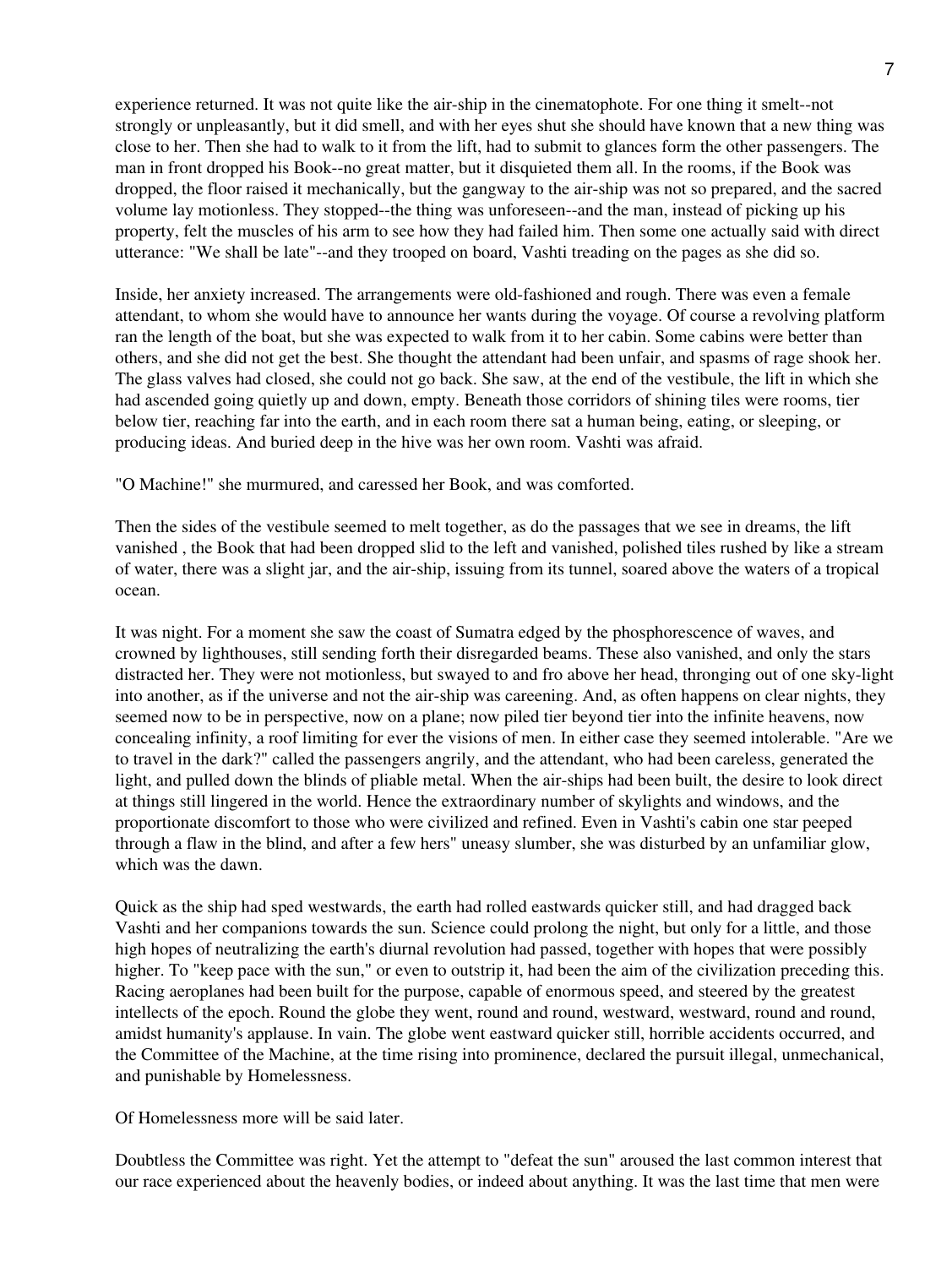compacted by thinking of a power outside the world. The sun had conquered, yet it was the end of his spiritual dominion. Dawn, midday, twilight, the zodiacal path, touched neither men's lives not their hearts, and science retreated into the ground, to concentrate herself upon problems that she was certain of solving.

So when Vashti found her cabin invaded by a rosy finger of light, she was annoyed, and tried to adjust the blind. But the blind flew up altogether, and she saw through the skylight small pink clouds, swaying against a background of blue, and as the sun crept higher, its radiance entered direct, brimming down the wall, like a golden sea. It rose and fell with the air-ship's motion, just as waves rise and fall, but it advanced steadily, as a tide advances. Unless she was careful, it would strike her face. A spasm of horror shook her and she rang for the attendant. The attendant too was horrified, but she could do nothing; it was not her place to mend the blind. She could only suggest that the lady should change her cabin, which she accordingly prepared to do.

People were almost exactly alike all over the world, but the attendant of the air-ship, perhaps owing to her exceptional duties, had grown a little out of the common. She had often to address passengers with direct speech, and this had given her a certain roughness and originality of manner. When Vashti served away form the sunbeams with a cry, she behaved barbarically--she put out her hand to steady her.

"How dare you!" exclaimed the passenger. "You forget yourself!"

The woman was confused, and apologized for not having let her fall. People never touched one another. The custom had become obsolete, owing to the Machine.

"Where are we now?" asked Vashti haughtily.

"We are over Asia," said the attendant, anxious to be polite.

"Asia?"

"You must excuse my common way of speaking. I have got into the habit of calling places over which I pass by their unmechanical names."

"Oh, I remember Asia. The Mongols came from it."

"Beneath us, in the open air, stood a city that was once called Simla."

"Have you ever heard of the Mongols and of the Brisbane school?"

"No."

"Brisbane also stood in the open air."

"Those mountains to the right--let me show you them." She pushed back a metal blind. The main chain of the Himalayas was revealed. "They were once called the Roof of the World, those mountains."

"You must remember that, before the dawn of civilization, they seemed to be an impenetrable wall that touched the stars. It was supposed that no one but the gods could exist above their summits. How we have advanced, thanks to the Machine!"

"How we have advanced, thanks to the Machine!" said Vashti.

"How we have advanced, thanks to the Machine!" echoed the passenger who had dropped his Book the night before, and who was standing in the passage.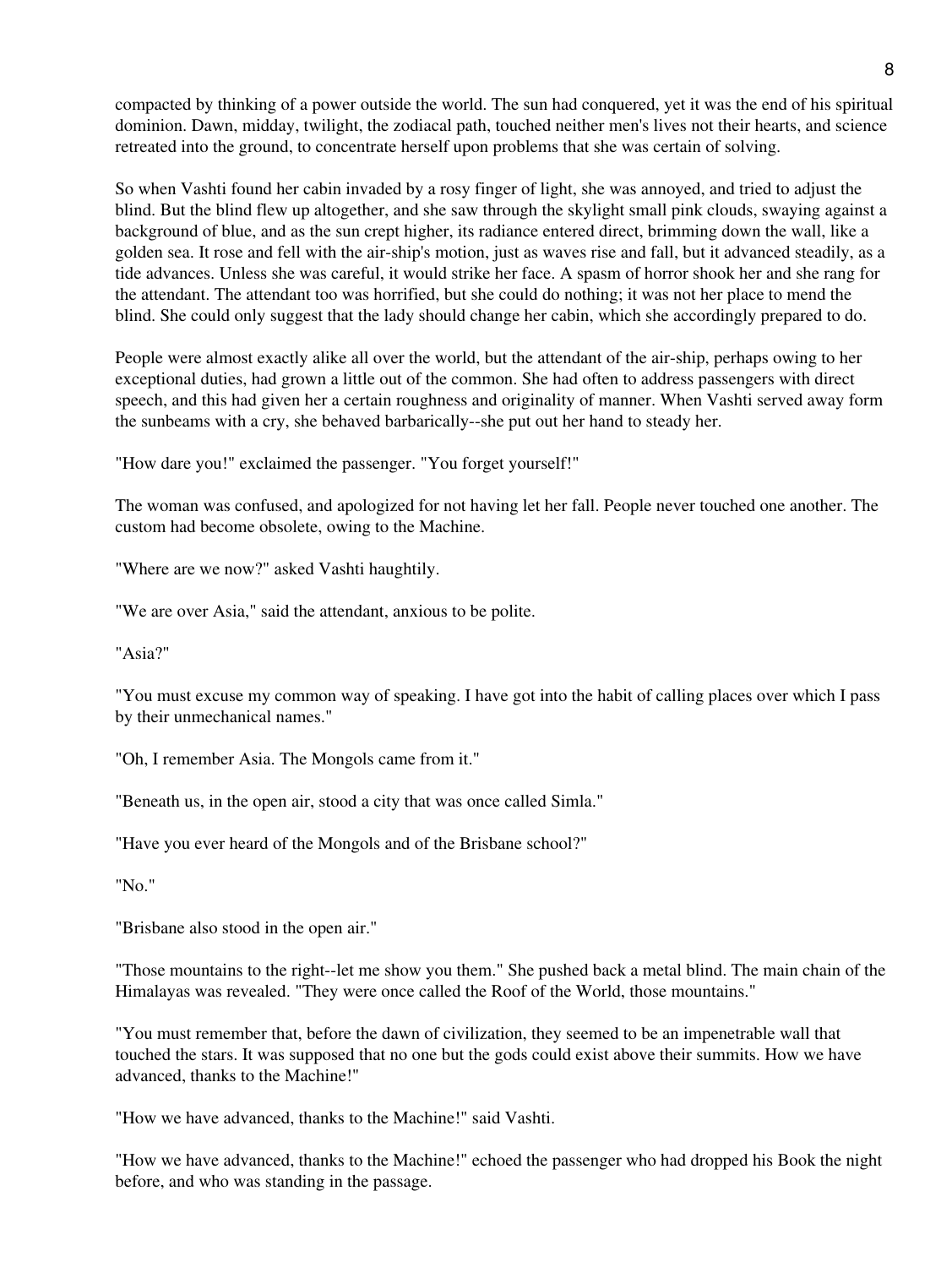"And that white stuff in the cracks?--what is it?"

"I have forgotten its name."

"Cover the window, please. These mountains give me no ideas."

The northern aspect of the Himalayas was in deep shadow: on the Indian slope the sun had just prevailed. The forests had been destroyed during the literature epoch for the purpose of making newspaper-pulp, but the snows were awakening to their morning glory, and clouds still hung on the breasts of Kinchinjunga. In the plain were seen the ruins of cities, with diminished rivers creeping by their walls, and by the sides of these were sometimes the signs of vomitories, marking the cities of to day. Over the whole prospect air-ships rushed, crossing the inter-crossing with incredible *aplomb*, and rising nonchalantly when they desired to escape the perturbations of the lower atmosphere and to traverse the Roof of the World.

"We have indeed advance, thanks to the Machine," repeated the attendant, and his the Himalayas behind a metal blind.

The day dragged wearily forward. The passengers sat each in his cabin, avoiding one another with an almost physical repulsion and longing to be once more under the surface of the earth. There were eight or ten of them, mostly young males, sent out from the public nurseries to inhabit the rooms of those who had died in various parts of the earth. The man who had dropped his Book was on the homeward journey. He had been sent to Sumatra for the purpose of propagating the race. Vashti alone was travelling by her private will.

At midday she took a second glance at the earth. The air-ship was crossing another range of mountains, but she could see little, owing to clouds. Masses of black rock hovered below her, and merged indistinctly into grey. Their shapes were fantastic; one of them resembled a prostrate man.

"No ideas here," murmured Vashti, and hid the Caucasus behind a metal blind.

In the evening she looked again. They were crossing a golden sea, in which lay many small islands and one peninsula. She repeated, "No ideas here," and his Greece behind a metal blind.

## II

# THE MENDING APPARATUS

By a vestibule, by a lift, by a tubular railway, by a platform, by a sliding door--by reversing all the steps of her departure did Vashti arrive at her son's room, which exactly resembled her own. She might well declare that the visit was superfluous. The buttons, the knobs, the reading-desk with the Book, the temperature, the atmosphere, the illumination--all were exactly the same. And if Kuno himself, flesh of her flesh, stood close beside her at last, what profit was there in that? She was too well-bred to shake him by the hand.

Averting her eyes, she spoke as follows:

"Here I am. I have had the most terrible journey and greatly retarded the development of my soul. It is not worth it, Kuno, it is not worth it. My time is too precious. The sunlight almost touched me, and I have met with the rudest people. I can only stop a few minutes. Say what you want to say, and then I must return."

"I have been threatened with Homelessness," said Kuno.

She looked at him now.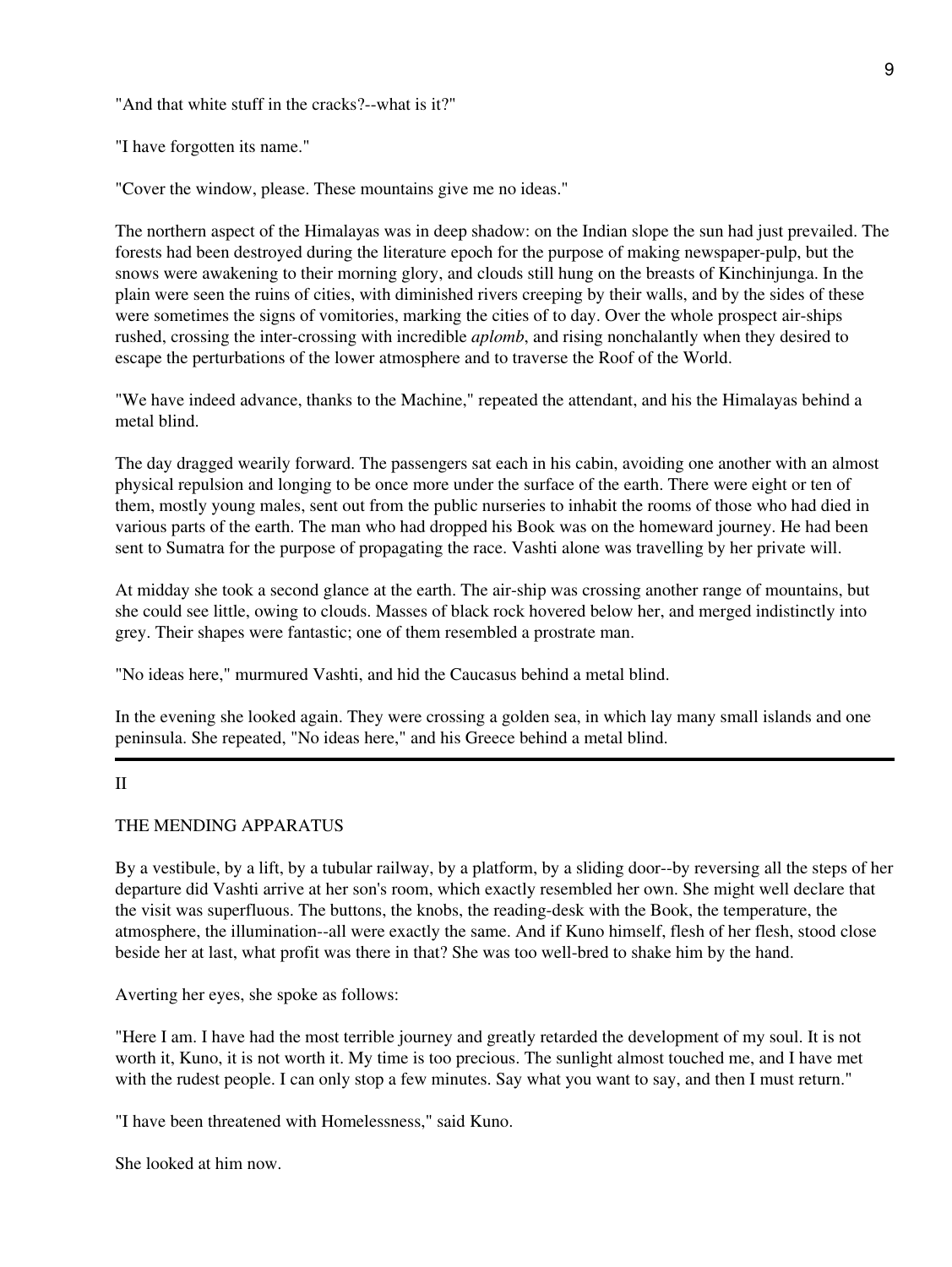"I have been threatened with Homelessness, and I could not tell you such a thing through the Machine."

Homelessness means death. The victim is exposed to the air, which kills him.

"I have been outside since I spoke to you last. The tremendous thing has happened, and they have discovered me."

"But why shouldn't you go outside?" she exclaimed, "It is perfectly legal, perfectly mechanical, to visit the surface of the earth. I have lately been to a lecture on the sea; there is no objection to that; one simply summons a respirator and gets an Egression-permit. It is not the kind of thing that spiritually minded people do, and I begged you not to do it, but there is no legal objection to it."

"I did not get an Egression-permit."

"Then how did you get out?"

"I found out a way of my own."

The phrase conveyed no meaning to her, and he had to repeat it.

"A way of your own?" she whispered. "But that would be wrong."

"Why?"

The question shocked her beyond measure.

"You are beginning to worship the Machine," he said coldly.

"You think it irreligious of me to have found out a way of my own. It was just what the Committee thought, when they threatened me with Homelessness."

At this she grew angry. "I worship nothing!" she cried. "I am most advanced. I don't think you irreligious, for there is no such thing as religion left. All the fear and the superstition that existed once have been destroyed by the Machine. I only meant that to find out a way of your own was--Besides, there is no new way out."

"So it is always supposed."

"Except through the vomitories, for which one must have an Egression-permit, it is impossible to get out. The Book says so."

"Well, the Book's wrong, for I have been out on my feet."

For Kuno was possessed of a certain physical strength.

By these days it was a demerit to be muscular. Each infant was examined at birth, and all who promised undue strength were destroyed. Humanitarians may protest, but it would have been no true kindness to let an athlete live; he would never have been happy in that state of life to which the Machine had called him; he would have yearned for trees to climb, rivers to bathe in, meadows and hills against which he might measure his body. Man must be adapted to his surroundings, must he not? In the dawn of the world our weakly must be exposed on Mount Taygetus, in its twilight our strong will suffer euthanasia, that the Machine may progress, that the Machine may progress, that the Machine may progress eternally.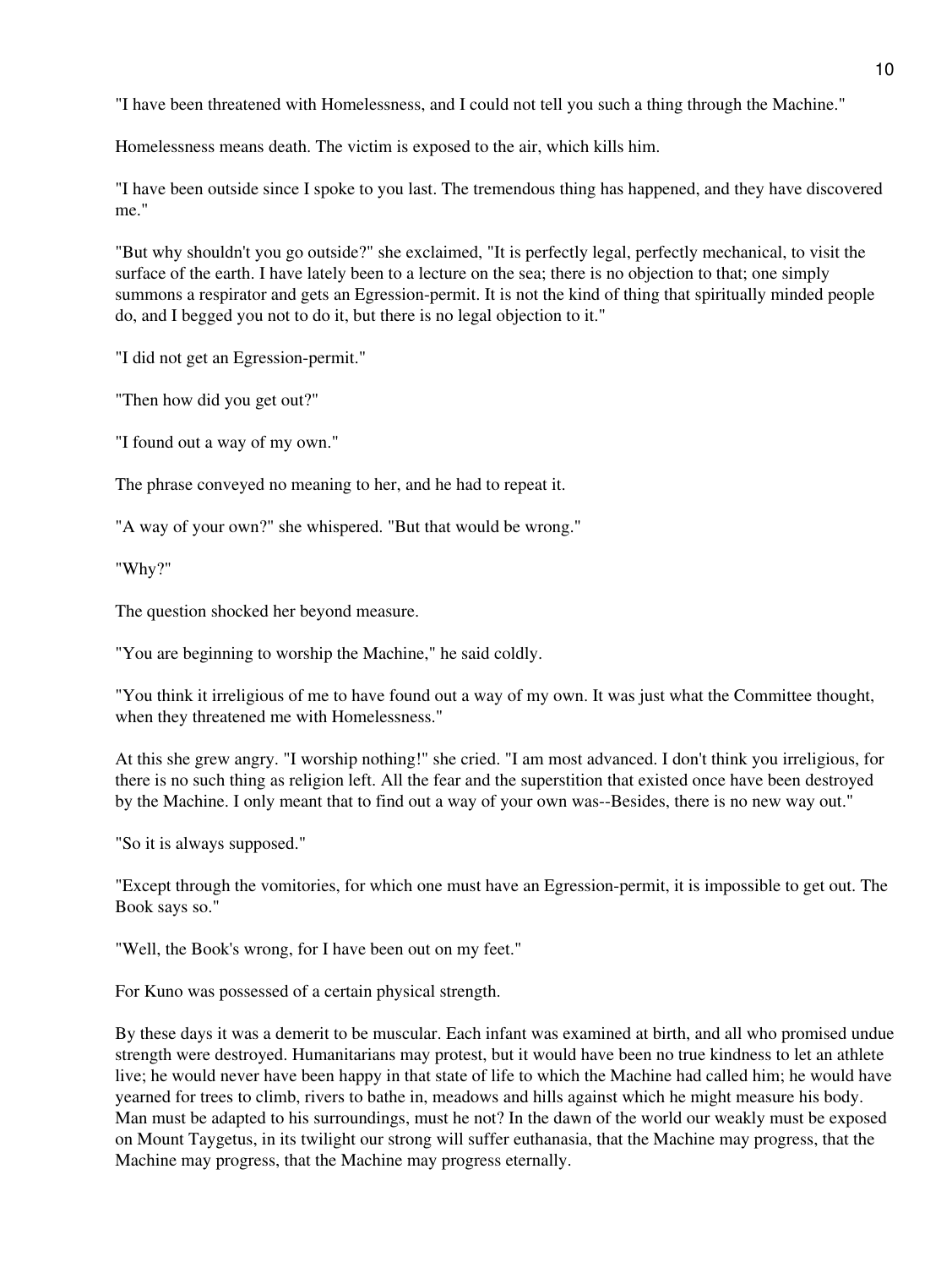"You know that we have lost the sense of space. We say 'space is annihilated', but we have annihilated not space, but the sense thereof. We have lost a part of ourselves. I determined to recover it, and I began by walking up and down the platform of the railway outside my room. Up and down, until I was tired, and so did recapture the meaning of 'Near' and 'Far'. 'Near' is a place to which I can get quickly on my feet, not a place to which the train or the air-ship will take me quickly. 'Far' is a place to which I cannot get quickly on my feet; the vomitory is 'far', though I could be there in thirty-eight seconds by summoning the train. Man is the measure. That was my first lesson. Man's feet are the measure for distance, his hands are the measure for ownership, his body is the measure for all that is lovable and desirable and strong. Then I went further: it was then that I called to you for the first time, and you would not come.

"This city, as you know, is built deep beneath the surface of the earth, with only the vomitories protruding. Having paced the platform outside my own room, I took the lift to the next platform and paced that also, and so with each in turn, until I came to the topmost, above which begins the earth. All the platforms were exactly alike, and all that I gained by visiting them was to develop my sense of space and my muscles. I think I should have been content with this--it is not a little thing,--but as I walked and brooded, it occurred to me that our cities had been built in the days when men still breathed the outer air, and that there had been ventilation shafts for the workmen. I could think of nothing but these ventilation shafts. Had they been destroyed by all the food-tubes and medicine-tubes and music-tubes that the Machine has evolved lately? Or did traces of them remain? One thing was certain. If I came upon them anywhere, it would be in the railway-tunnels of the topmost storey. Everywhere else, all space was accounted for.

"I am telling my story quickly, but don't think that I was not a coward or that your answers never depressed me. It is not the proper thing, it is not mechanical, it is not decent to walk along a railway-tunnel. I did not fear that I might tread upon a live rail and be killed. I feared something far more intangible--doing what was not contemplated by the Machine. Then I said to myself, 'Man is the measure', and I went, and after many visits I found an opening.

"The tunnels, of course, were lighted. Everything is light, artificial light; darkness is the exception. So when I saw a black gap in the tiles, I knew that it was an exception, and rejoiced. I put in my arm--I could put in no more at first--and waved it round and round in ecstasy. I loosened another tile, and put in my head, and shouted into the darkness: 'I am coming, I shall do it yet,' and my voice reverberated down endless passages. I seemed to hear the spirits of those dead workmen who had returned each evening to the starlight and to their wives, and all the generations who had lived in the open air called back to me, 'You will do it yet, you are coming,'"

He paused, and, absurd as he was, his last words moved her.

For Kuno had lately asked to be a father, and his request had been refused by the Committee. His was not a type that the Machine desired to hand on.

"Then a train passed. It brushed by me, but I thrust my head and arms into the hole. I had done enough for one day, so I crawled back to the platform, went down in the lift, and summoned my bed. Ah what dreams! And again I called you, and again you refused."

She shook her head and said:

"Don't. Don't talk of these terrible things. You make me miserable. You are throwing civilization away."

"But I had got back the sense of space and a man cannot rest then. I determined to get in at the hole and climb the shaft. And so I exercised my arms. Day after day I went through ridiculous movements, until my flesh ached, and I could hang by my hands and hold the pillow of my bed outstretched for many minutes. Then I summoned a respirator, and started.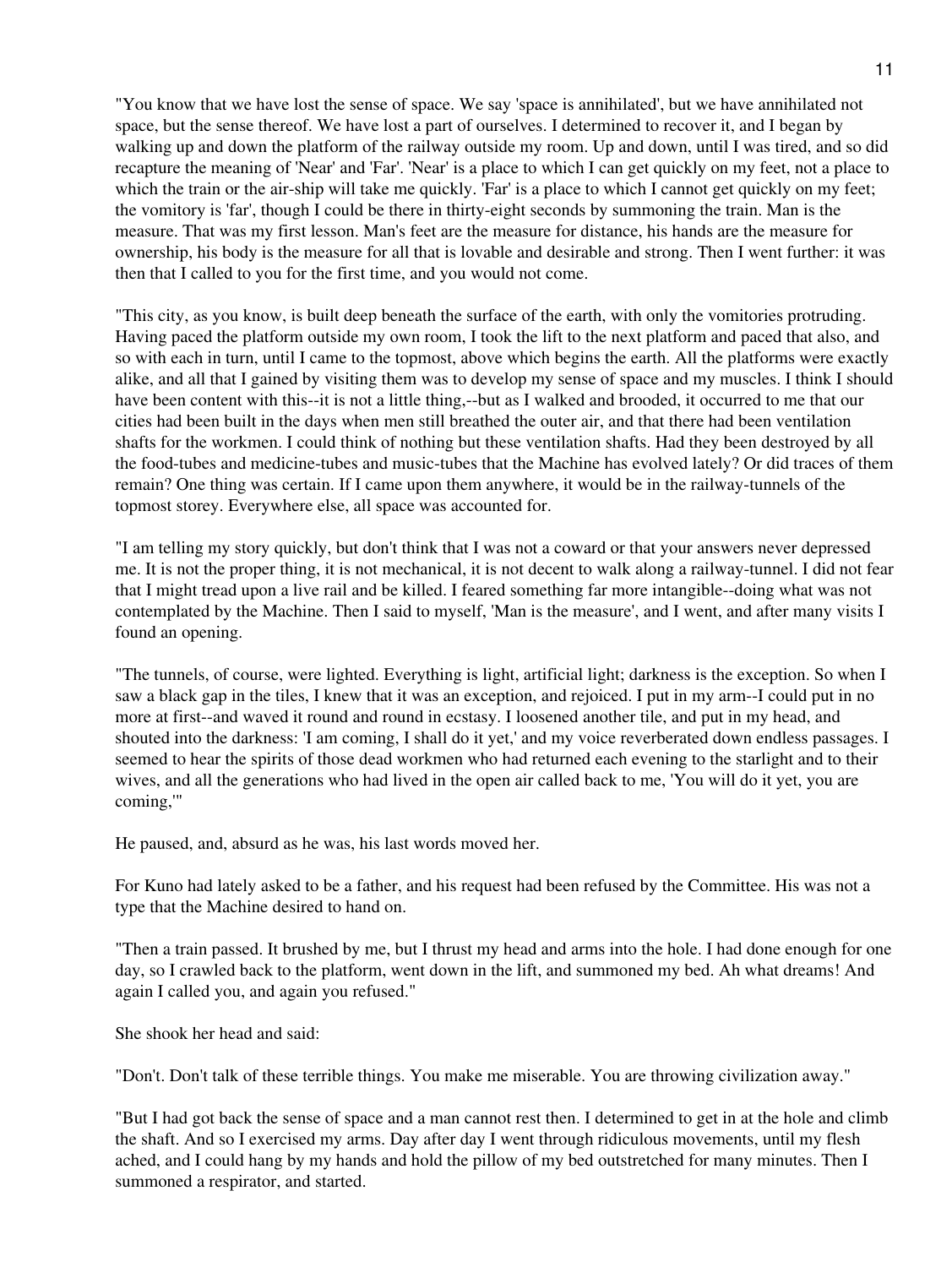"It was easy at first. The mortar had somehow rotted, and I soon pushed some more tiles in, and clambered after them into the darkness, and the spirits of the dead comforted me. I don't know what I mean by that. I just say what I felt. I felt, for the first time, that a protest had been lodged against corruption, and that even as the dead were comforting me, so I was comforting the unborn. I felt that humanity existed, and that it existed without clothes. How can I possibly explain this? It was naked, humanity seemed naked, and all these tubes and buttons and machineries neither came into the world with us, nor will they follow us out, nor do they matter supremely while we are here. Had I been strong, I would have torn off every garment I had, and gone out into the outer air unswaddled. But this is not for me, nor perhaps for my generation. I climbed with my respirator and my hygienic clothes and my dietetic tabloids! Better thus than not at all.

"There was a ladder, made of some prim¾val metal. The light from the railway fell upon its lowest rungs, and I saw that it led straight upwards out of the rubble at the bottom of the shaft. Perhaps our ancestors ran up and down it a dozen times daily, in their building. As I climbed, the rough edges cut through my gloves so that my hands bled. The light helped me for a little, and then came darkness and, worse still, silence which pierced my ears like a sword. The Machine hums! Did you know that? Its hum penetrates our blood, and may even guide our thoughts. Who knows! I was getting beyond its power. Then I thought: 'This silence means that I am doing wrong.' But I heard voices in the silence, and again they strengthened me." He laughed. "I had need of them. The next moment I cracked my head against something."

### She sighed.

"I had reached one of those pneumatic stoppers that defend us from the outer air. You may have noticed them no the air-ship. Pitch dark, my feet on the rungs of an invisible ladder, my hands cut; I cannot explain how I lived through this part, but the voices till comforted me, and I felt for fastenings. The stopper, I suppose, was about eight feet across. I passed my hand over it as far as I could reach. It was perfectly smooth. I felt it almost to the centre. Not quite to the centre, for my arm was too short. Then the voice said: 'Jump. It is worth it. There may be a handle in the centre, and you may catch hold of it and so come to us your own way. And if there is no handle, so that you may fall and are dashed to pieces--it is till worth it: you will still come to us your own way.' So I jumped. There was a handle, and --"

He paused. Tears gathered in his mother's eyes. She knew that he was fated. If he did not die today he would die tomorrow. There was not room for such a person in the world. And with her pity disgust mingled. She was ashamed at having borne such a son, she who had always been so respectable and so full of ideas. Was he really the little boy to whom she had taught the use of his stops and buttons, and to whom she had given his first lessons in the Book? The very hair that disfigured his lip showed that he was reverting to some savage type. On atavism the Machine can have no mercy.

"There was a handle, and I did catch it. I hung tranced over the darkness and heard the hum of these workings as the last whisper in a dying dream. All the things I had cared about and all the people I had spoken to through tubes appeared infinitely little. Meanwhile the handle revolved. My weight had set something in motion and I span slowly, and then--

"I cannot describe it. I was lying with my face to the sunshine. Blood poured from my nose and ears and I heard a tremendous roaring. The stopper, with me clinging to it, had simply been blown out of the earth, and the air that we make down here was escaping through the vent into the air above. It burst up like a fountain. I crawled back to it--for the upper air hurts--and, as it were, I took great sips from the edge. My respirator had flown goodness knows here, my clothes were torn. I just lay with my lips close to the hole, and I sipped until the bleeding stopped. You can imagine nothing so curious. This hollow in the grass--I will speak of it in a minute,--the sun shining into it, not brilliantly but through marbled clouds,--the peace, the nonchalance, the sense of space, and, brushing my cheek, the roaring fountain of our artificial air! Soon I spied my respirator, bobbing up and down in the current high above my head, and higher still were many air-ships. But no one ever looks out of air-ships, and in any case they could not have picked me up. There I was, stranded. The sun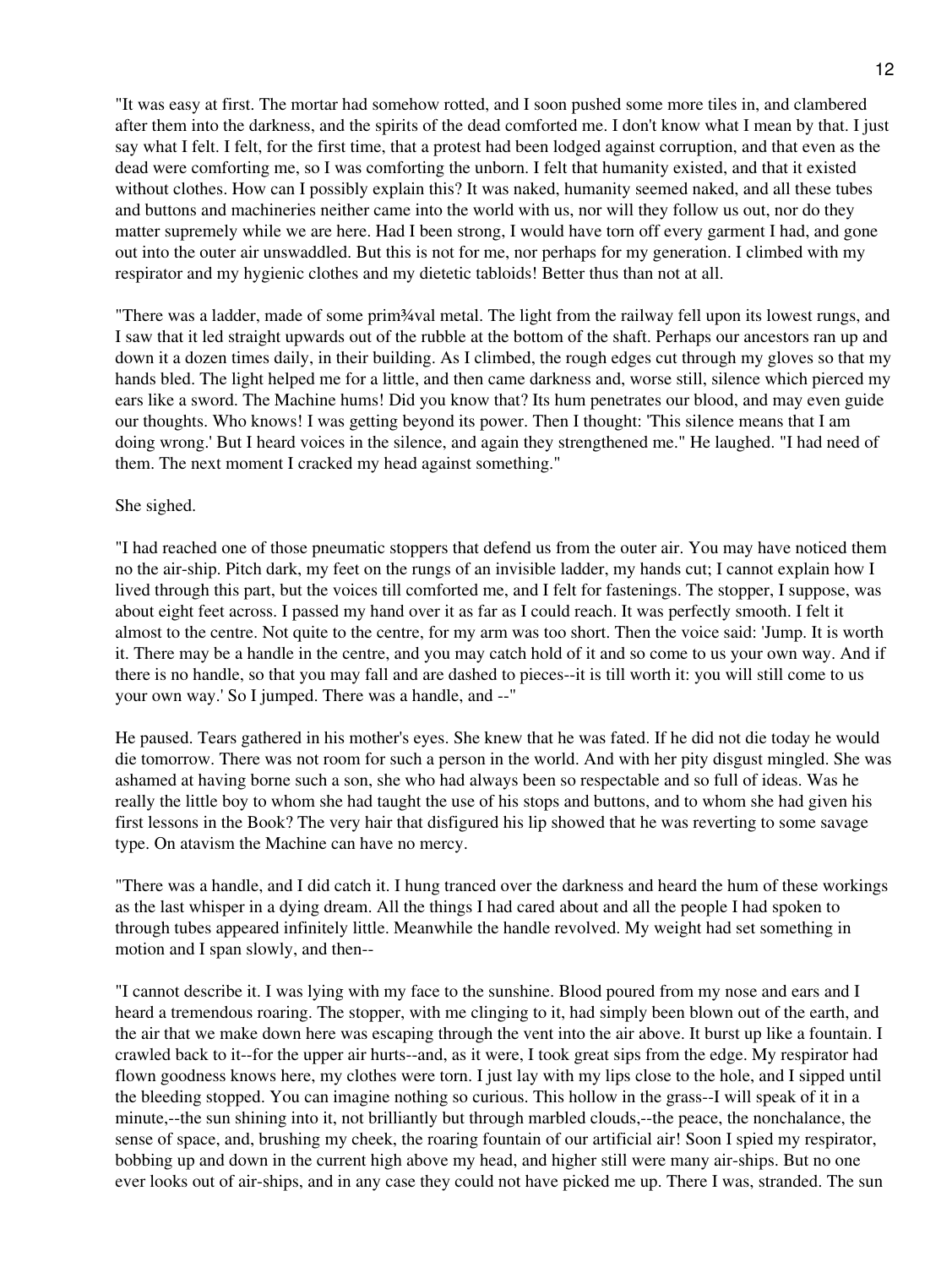shone a little way down the shaft, and revealed the topmost rung of the ladder, but it was hopeless trying to reach it. I should either have been tossed up again by the escape, or else have fallen in, and died. I could only lie on the grass, sipping and sipping, and from time to time glancing around me.

"I knew that I was in Wessex, for I had taken care to go to a lecture on the subject before starting. Wessex lies above the room in which we are talking now. It was once an important state. Its kings held all the southern coast form the Andredswald to Cornwall, while the Wansdyke protected them on the north, running over the high ground. The lecturer was only concerned with the rise of Wessex, so I do not know how long it remained an international power, nor would the knowledge have assisted me. To tell the truth I could do nothing but laugh, during this part. There was I, with a pneumatic stopper by my side and a respirator bobbing over my head, imprisoned, all three of us, in a grass-grown hollow that was edged with fern."

Then he grew grave again.

"Lucky for me that it was a hollow. For the air began to fall back into it and to fill it as water fills a bowl. I could crawl about. Presently I stood. I breathed a mixture, in which the air that hurts predominated whenever I tried to climb the sides. This was not so bad. I had not lost my tabloids and remained ridiculously cheerful, and as for the Machine, I forgot about it altogether. My one aim now was to get to the top, where the ferns were, and to view whatever objects lay beyond.

"I rushed the slope. The new air was still too bitter for me and I came rolling back, after a momentary vision of something grey. The sun grew very feeble, and I remembered that he was in Scorpio--I had been to a lecture on that too. If the sun is in Scorpio, and you are in Wessex, it means that you must be as quick as you can, or it will get too dark. (This is the first bit of useful information I have ever got from a lecture, and I expect it will be the last.) It made me try frantically to breathe the new air, and to advance as far as I dared out of my pond. The hollow filled so slowly. At times I thought that the fountain played with less vigour. My respirator seemed to dance nearer the earth; the roar was decreasing."

He broke off.

"I don't think this is interesting you. The rest will interest you even less. There are no ideas in it, and I wish that I had not troubled you to come. We are too different, mother."

She told him to continue.

"It was evening before I climbed the bank. The sun had very nearly slipped out of the sky by this time, and I could not get a good view. You, who have just crossed the Roof of the World, will not want to hear an account of the little hills that I saw--low colourless hills. But to me they were living and the turf that covered them was a skin, under which their muscles rippled, and I felt that those hills had called with incalculable force to men in the past, and that men had loved them. Now they sleep--perhaps for ever. They commune with humanity in dreams. Happy the man, happy the woman, who awakes the hills of Wessex. For though they sleep, they will never die."

His voice rose passionately.

"Cannot you see, cannot all you lecturers see, that it is we that are dying, and that down here the only thing that really lives in the Machine? We created the Machine, to do our will, but we cannot make it do our will now. It was robbed us of the sense of space and of the sense of touch, it has blurred every human relation and narrowed down love to a carnal act, it has paralysed our bodies and our wills, and now it compels us to worship it. The Machine develops--but not on our lies. The Machine proceeds--but not to our goal. We only exist as the blood corpuscles that course through its arteries, and if it could work without us, it would let us die. Oh, I have no remedy--or, at least, only one--to tell men again and again that I have seen the hills of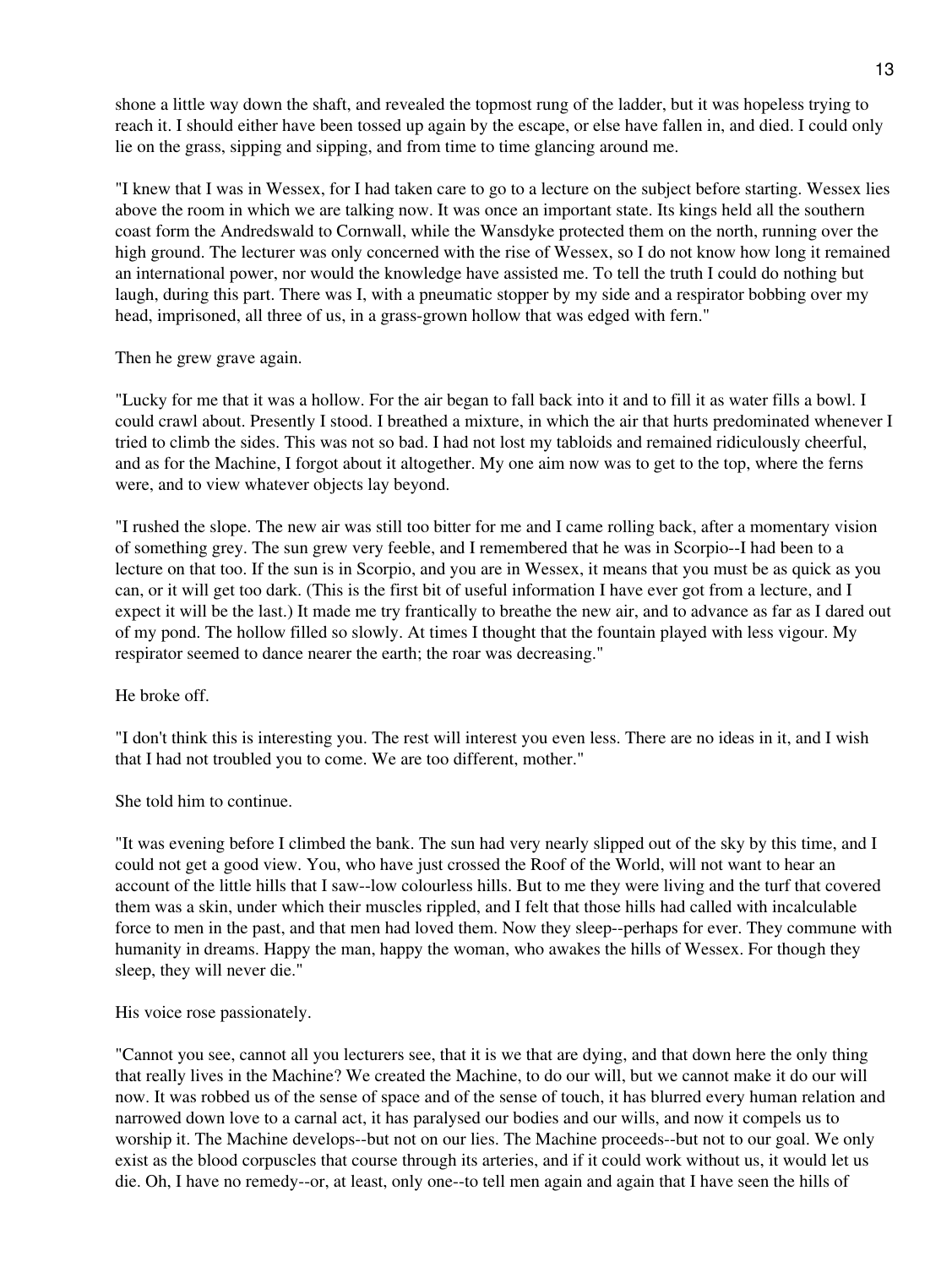Wessex as ®lfrid saw them when he overthrew the Danes.

"So the sun set. I forgot to mention that a belt of mist lay between my hill and other hills, and that it was the colour of pearl."

He broke off for the second time.

"Go on," said his mother wearily.

He shook his head.

"Go on. Nothing that you say can distress me now. I am hardened."

"I had meant to tell you the rest, but I cannot; I know that I cannot; good-bye."

Vashti stood irresolute. All her nerves were tingling with his blasphemies. But she was also inquisitive.

"This is unfair," she complained. "You have called me across the world to hear your story, and hear it I will. Tell me--as briefly as possible, for this is a disastrous waste of time--tell me how you returned to civilization."

"Oh--that!" he said, starting. "You would like to hear about civilization. Certainly. Had I got to where my respirator fell down?"

"No--but I understand everything now. You put on your respirator, and managed to walk along the surface of the earth to a vomitory, and there your conduct was reported to the Central Committee."

"By no means."

He passed his hand over his forehead, as if dispelling some strong impression. Then, resuming his narrative, he warmed to it again.

"My respirator fell about sunset. I had mentioned that the fountain seemed feebler, had I not?"

"Yes."

"About sunset, it let the respirator fall. As I said, I had entirely forgotten about the Machine, and I paid no great attention at the time, being occupied with other things. I had my pool of air, into which I could dip when the outer keenness became intolerable, and which would possibly remain for days, provided that no wind sprang up to disperse it. Not until it was too late did I realize what the stoppage of the escape implied. You see--the gap in the tunnel had been mended; the Mending Apparatus; the Mending Apparatus, was after me.

"One other warning I had, but I neglected it. The sky at night was clearer than it had been in the day, and the moon, which was about half the sky behind the sun, shone into the dell at moments quite brightly. I was in my usual place--on the boundary between the two atmospheres--when I thought I saw something dark move across the bottom of the dell, and vanish into the shaft. In my folly, I ran down. I bent over and listened, and I thought I heard a faint scraping noise in the depths.

"At this--but it was too late--I took alarm. I determined to put on my respirator and to walk right out of the dell. But my respirator had gone. I knew exactly where it had fallen--between the stopper and the aperture--and I could even feel the mark that it had made in the turf. It had gone, and I realized that something evil was at work, and I had better escape to the other air, and, if I must die, die running towards the cloud that had been the colour of a pearl. I never started. Out of the shaft--it is too horrible. A worm, a long white worm,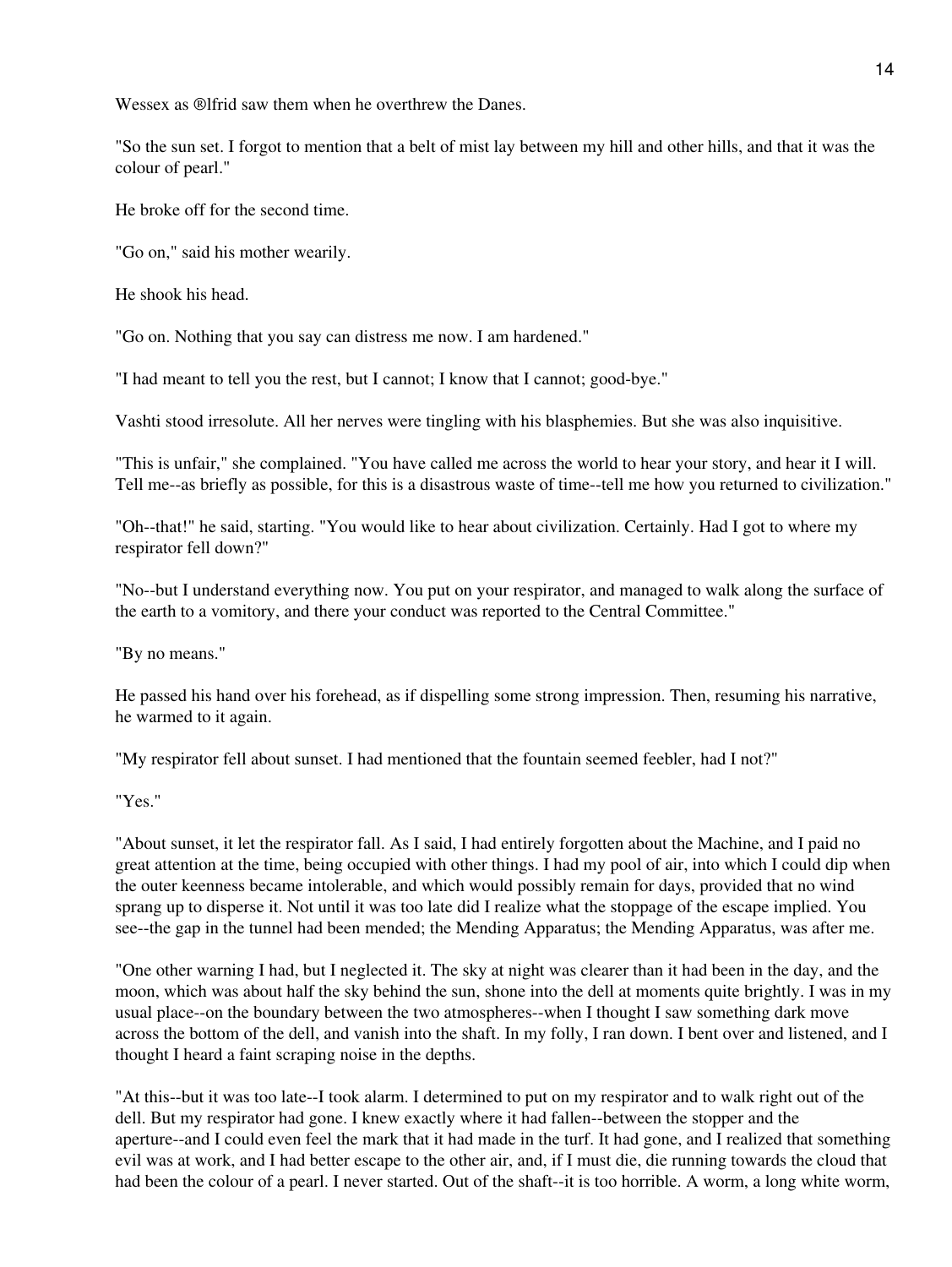had crawled out of the shaft and gliding over the moonlit grass.

"I screamed. I did everything that I should not have done, I stamped upon the creature instead of flying from it, and it at once curled round the ankle. Then we fought. The worm let me run all over the dell, but edged up my leg as I ran. 'Help!' I cried. (That part is too awful. It belongs to the part that you will never know.) 'Help!' I cried. (Why cannot we suffer in silence?) 'Help!' I cried. When my feet were wound together, I fell, I was dragged away from the dear ferns and the living hills, and past the great metal stopper (I can tell you this part), and I thought it might save me again if I caught hold of the handle. It also was enwrapped, it also. Oh, the whole dell was full of the things. They were searching it in all directions, they were denuding it, and the white snouts of others peeped out of the hole, ready if needed. Everything that could be moved they brought--brushwood, bundles of fern, everything, and down we all went intertwined into hell. The last things that I saw, ere the stopper closed after us, were certain stars, and I felt that a man of my sort lived in the sky. For I did fight, I fought till the very end, and it was only my head hitting against the ladder that quieted me. I woke up in this room. The worms had vanished. I was surrounded by artificial air, artificial light, artificial peace, and my friends were calling to me down speaking-tubes to know whether I had come across any new ideas lately."

Here his story ended. Discussion of it was impossible, and Vashti turned to go.

"It will end in Homelessness," she said quietly.

"I wish it would," retorted Kuno.

"The Machine has been most merciful."

"I prefer the mercy of God."

"By that superstitious phrase, do you mean that you could live in the outer air?"

"Yes."

"Have you ever seen, round the vomitories, the bones of those who were extruded after the Great Rebellion?"

"Yes."

"Have you ever seen, round the vomitories, the bones of those who were extruded after the Great Rebellion?"

"Yes."

"They were left where they perished for our edification. A few crawled away, but they perished, too--who can doubt it? And so with the Homeless of our own day. The surface of the earth supports life no longer."

"Indeed."

"Ferns and a little grass may survive, but all higher forms have perished. Has any air-ship detected them?"

"No."

"Has any lecturer dealt with them?"

"No."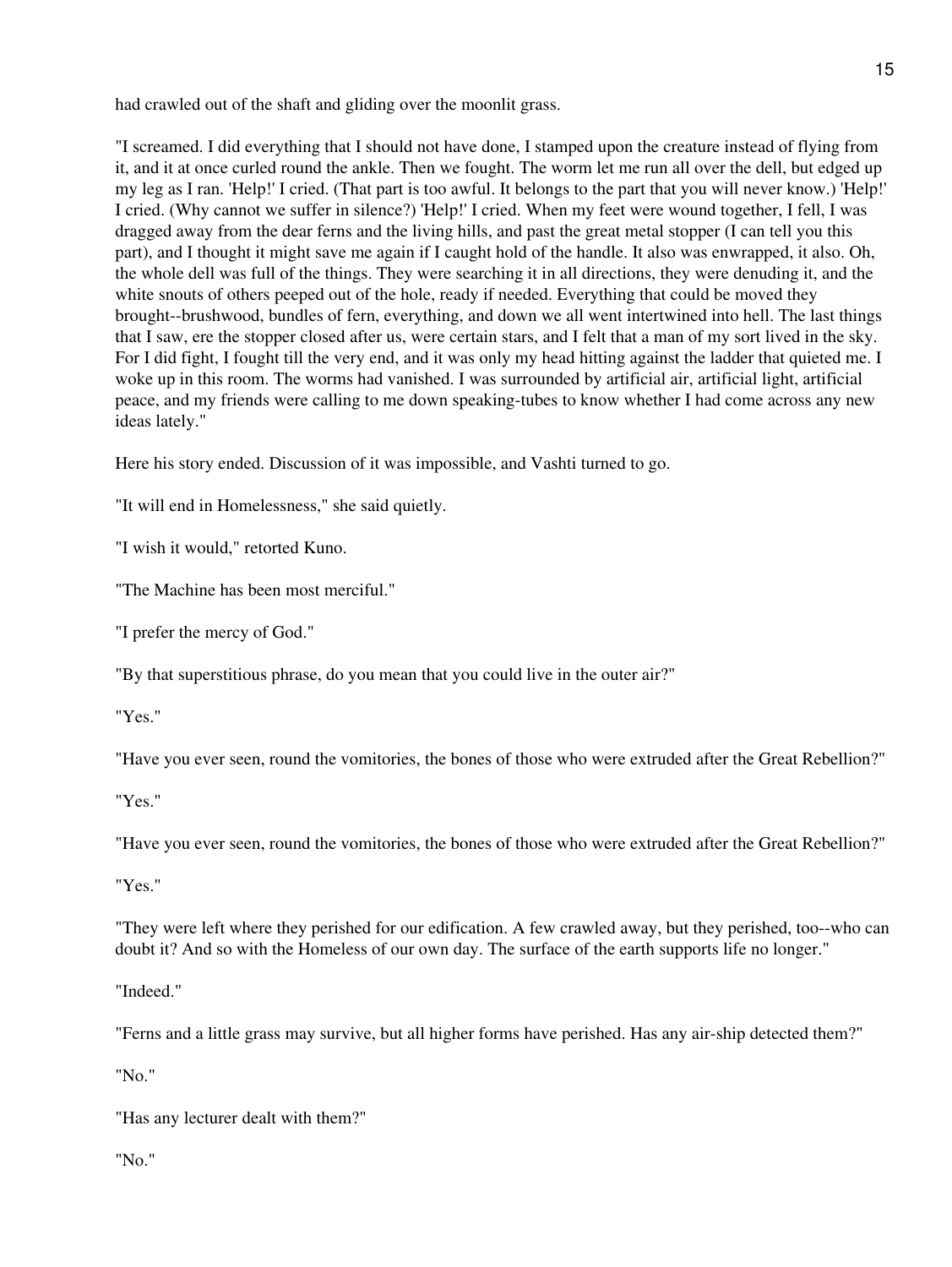"Then why this obstinacy?"

"Because I have seen them," he exploded.

"Seen what?"

"Because I have seen her in the twilight--because she came to my help when I called--because she, too, was entangled by the worms, and, luckier than I, was killed by one of them piercing her throat."

He was mad. Vashti departed, nor, in the troubles that followed, did she ever see his face again.

### III

### THE HOMELESS

During the years that followed Kuno's escapade, two important developments took place in the Machine. On the surface they were revolutionary, but in either case men's minds had been prepared beforehand, and they did but express tendencies that were latent already.

The first of these was the abolition of respirator.

Advanced thinkers, like Vashti, had always held it foolish to visit the surface of the earth. Air-ships might be necessary, but what was the good of going out for mere curiosity and crawling along for a mile or two in a terrestrial motor? The habit was vulgar and perhaps faintly improper: it was unproductive of ideas, and had no connection with the habits that really mattered. So respirators were abolished, and with them, of course, the terrestrial motors, and except for a few lecturers, who complained that they were debarred access to their subject-matter, the development was accepted quietly. Those who still wanted to know what the earth was like had after all only to listen to some gramophone, or to look into some cinematophote. And even the lecturers acquiesced when they found that a lecture on the sea was none the less stimulating when compiled out of other lectures that had already been delivered on the same subject. "Beware of first-hand ideas!" exclaimed one of the most advanced of them. "First-hand ideas do not really exist. They are but the physical impressions produced by live and fear, and on this gross foundation who could erect a philosophy? Let your ideas be second-hand, and if possible tenth-hand, for then they will be far removed from that disturbing element--direct observation. Do not learn anything about this subject of mine--the French Revolution. Learn instead what I think that Enicharmon thought Urizen thought Gutch thought Ho-Yung thought Chi-Bo-Sing thought LafcadioHearn thought Carlyle thought Mirabeau said about the French Revolution. Through the medium of these ten great minds, the blood that was shed at Paris and the windows that were broken at Versailles will be clarified to an idea which you may employ most profitably in your daily lives. But be sure that the intermediates are many and varied, for in history one authority exists to counteract another. Urizen must counteract the scepticism of Ho-Yung and Enicharmon, I must myself counteract the impetuosity of Gutch. You who listen to me are in a better position to judge about the French Revolution than I am. Your descendants will be even in a better position than you, for they will learn what you think I think, and yet another intermediate will be added to the chain. And in time"--his voice rose--"there will come a generation that had got beyond facts, beyond impressions, a generation absolutely colourless, a generation*seraphically free from taint of personality,* which will see the French Revolution not as it happened, nor as they would like it to have happened, but as it would have happened, had it taken place in the days of the Machine."

Tremendous applause greeted this lecture, which did but voice a feeling already latent in the minds of men--a feeling that terrestrial facts must be ignored, and that the abolition of respirators was a positive gain. It was even suggested that air-ships should be abolished too. This was not done, because air-ships had somehow worked themselves into the Machine's system. But year by year they were used less, and mentioned less by thoughtful men.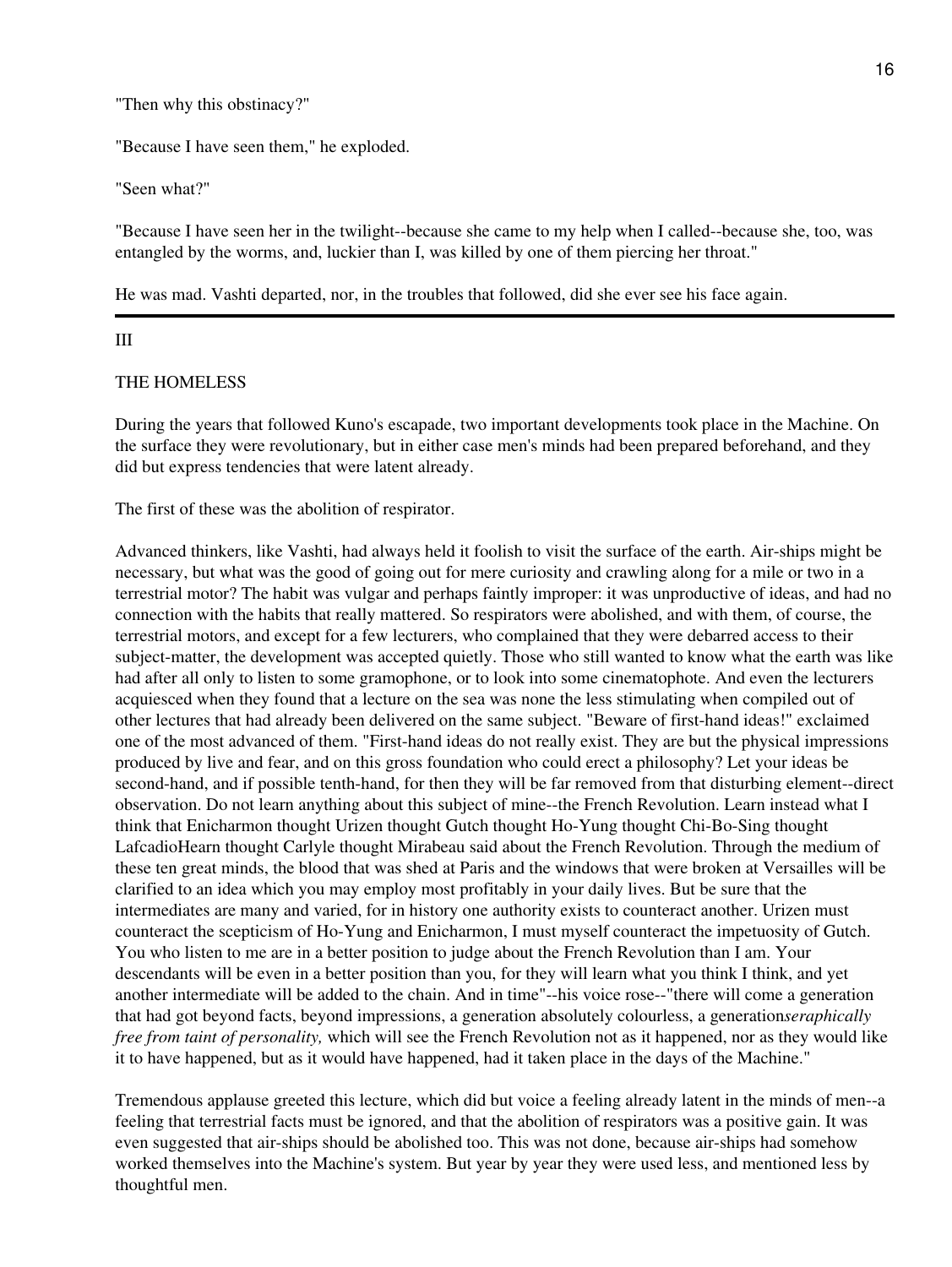The second great development was the re-establishment of religion.

This, too, had been voiced in the celebrated lecture. No one could mistake the reverent tone in which the peroration had concluded, and it awakened a responsive echo in the heart of each. Those who had long worshipped silently, now began to talk. They described the strange feeling of peace that came over them when they handled the Book of the Machine, the pleasure that it was to repeat certain numerals out of it, however little meaning those numerals conveyed to the outward ear, the ecstasy of touching a button, however unimportant, or of ringing an electric bell, however superfluously.

"The Machine," they exclaimed, "feeds us and clothes us and houses us; through it we speak to one another, through it we see one another, in it we have our being. The Machine is the friend of ideas and the enemy of superstition: the Machine is omnipotent, eternal; blessed is the Machine." And before long this allocution was printed on the first page of the Book, and in subsequent editions the ritual swelled into a complicated system of praise and prayer. The word "religion" was sedulously avoided, and in theory the Machine was still the creation and the implement of man, but in practice all, save a few retrogrades, worshipped it as divine. Nor was it worshipped in unity. One believer would be chiefly impressed by the blue optic plates, through which he saw other believers; another by the mending apparatus, which sinful Kuno had compared to worms; another by the lifts, another by the Book. And each would pray to this or to that, and ask it to intercede for him with the Machine as a whole. Persecution--that also was present. It did not break out, for reasons that will be set forward shortly. But it was latent, and all who did not accept the minimum known as "undenominational Mechanism" lived in danger of Homelessness, which means death, as we know.

To attribute these two great developments to the Central Committee, is to take a very narrow view of civilization. The Central Committee announced the developments, it is true, but they were no more the cause of them than were the kings of the imperialistic period the cause of war. Rather did they yield to some invincible pressure, which came no one knew whither, and which, when gratified, was succeeded by some new pressure equally invincible. To such a state of affairs it is convenient to give the name of progress. No one confessed the Machine was out of hand. Year by year it was served with increased efficiency and decreased intelligence. The better a man knew his own duties upon it, the less he understood the duties of his neighbour, and in all the world there was not one who understood the monster as a whole. Those master brains had perished. They had left full directions, it is true, and their successors had each of them mastered a portion of those directions. But Humanity, in its desire for comfort, had over-reached itself. It had exploited the riches of nature too far. Quietly and complacently, it was sinking into decadence, and progress had come to mean the progress of the Machine.

As for Vashti, her life went peacefully forward until the final disaster. She made her room dark and slept; she awoke and made the room light. She lectured and attended lectures. She exchanged ideas with her innumerable friends and believed she was growing more spiritual. At times a friend was granted Euthanasia, and left his or her room for the homelessness that is beyond all human conception. Vashti did not much mind. After an unsuccessful lecture, she would sometimes ask for Euthanasia herself. But the death-rate was not permitted to exceed the birth-rate, and the Machine had hitherto refused it to her.

The troubles began quietly, long before she was conscious of them.

One day she was astonished at receiving a message from her son. They never communicated, having nothing in common, and she had only heard indirectly that he was still alive, and had been transferred from the northern hemisphere, where he had behaved so mischievously, to the southern--indeed, to a room not far from her own.

"Does he want me to visit him?" she thought. "Never again, never. And I have not the time."

No, it was madness of another kind.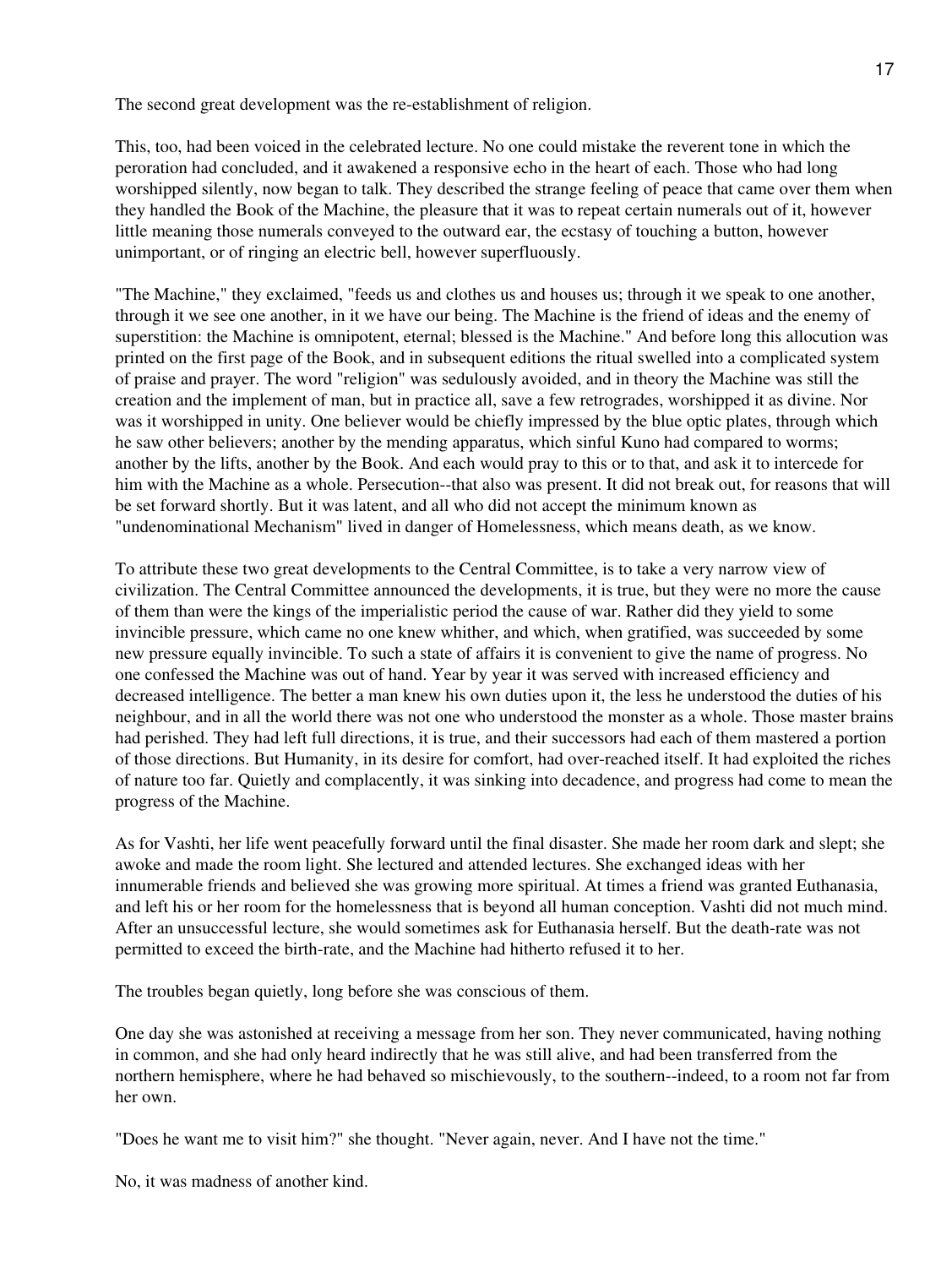He refused to visualize his face upon the blue plate, and speaking out of the darkness with solemnity said:

"The Machine stops."

"What do you say?"

"The Machine is stopping, I know it, I know the signs."

She burst into a peal of laughter. He heard her and was angry, and they spoke no more.

"Can you imagine anything more absurd?" she cried to a friend. "A man who was my son believes that the Machine is stopping. It would be impious if it was not mad."

"The Machine is stopping?" her friend replied. "What does that mean? The phrase conveys nothing to me."

"Nor to me."

"He does not refer, I suppose, to the trouble there has been lately with the music?"

"Oh no, of course not. Let us talk about music."

"Have you complained to the authorities?"

"Yes, and they say it wants mending, and referred me to the Committee of the Mending Apparatus. I complained of those curious gasping sighs that disfigure the symphonies of the Brisbane school. They sound like some one in pain. The Committee of the Mending Apparatus say that it shall be remedied shortly."

Obscurely worried, she resumed her life. For one thing, the defect in the music irritated her. For another thing, she could not forget Kuno's speech. If he had known that the music was out of repair--he could not know it, for he detested music--if he had known that it was wrong, "the Machine stops" was exactly the venomous sort of remark he would have made. Of course he had made it at a venture, but the coincidence annoyed her, and she spoke with some petulance to the Committee of the Mending Apparatus.

They replied, as before, that the defect would be set right shortly.

"Shortly! At once!" she retorted. "Why should I be worried by imperfect music? Things are always put right at once. If you do not mend it at once, I shall complain to the Central Committee."

"No personal complaints are received by the Central Committee," the Committee of the Mending Apparatus replied.

"Through whom am I to make my complaint, then?"

"Through us."

"I complain then."

"Your complaint shall be forwarded in its turn."

"Have others complained?"

This question was unmechanical, and the Committee of the Mending Apparatus refused to answer it.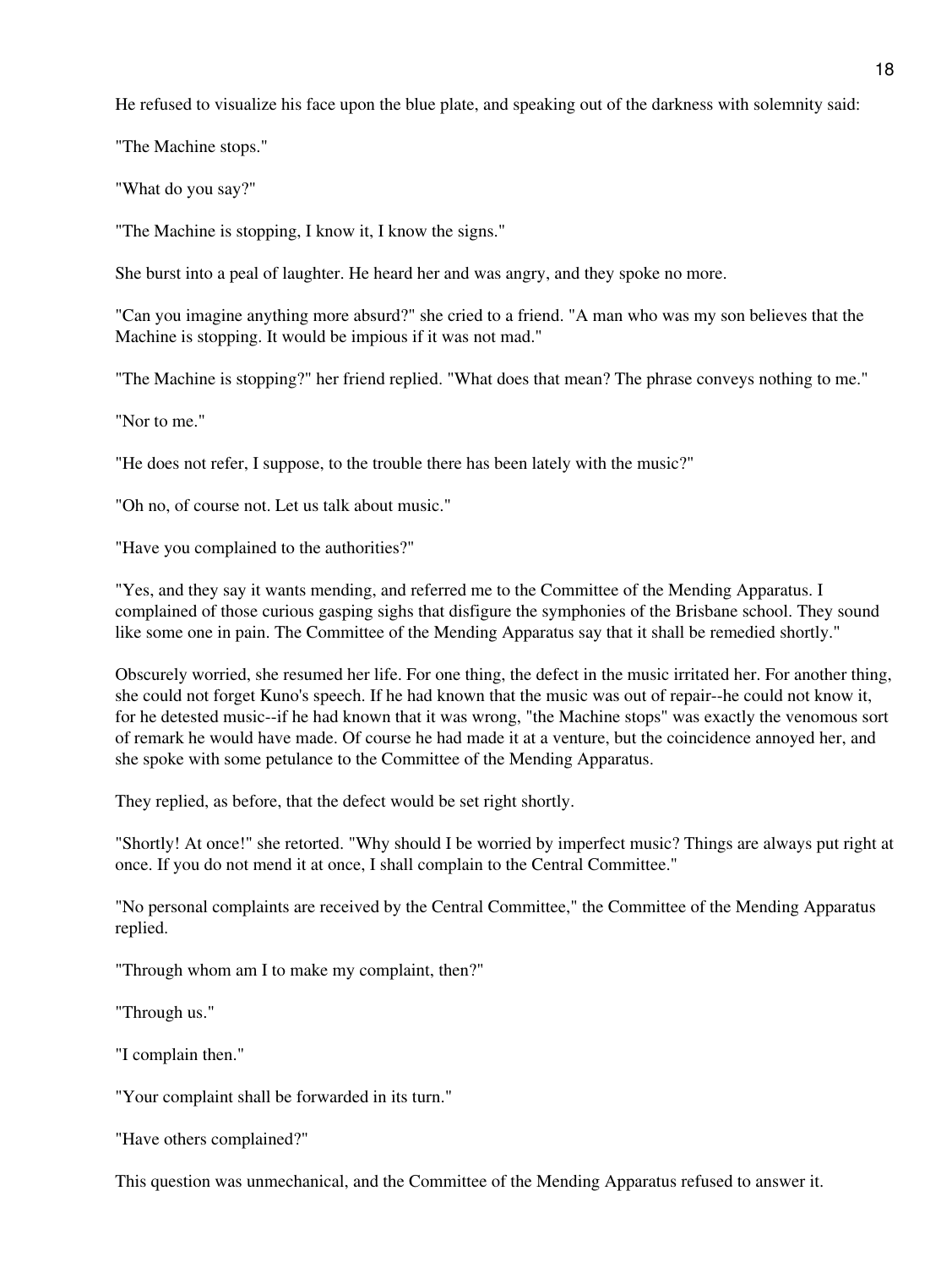"It is too bad!" she exclaimed to another of her friends.

"There never was such an unfortunate woman as myself. I can never be sure of my music now. It gets worse and worse each time I summon it."

"What is it?"

"I do not know whether it is inside my head, or inside the wall."

"Complain, in either case."

"I have complained, and my complaint will be forwarded in its turn to the Central Committee."

Time passed, and they resented the defects no longer. The defects had not been remedied, but the human tissues in that latter day had become so subservient, that they readily adapted themselves to every caprice of the Machine. The sigh at the crises of the Brisbane symphony no longer irritated Vashti; she accepted it as part of the melody. The jarring noise, whether in the head or in the wall, was no longer resented by her friend. And so with the mouldy artificial fruit, so with the bath water that began to stink, so with the defective rhymes that the poetry machine had taken to emit, all were bitterly complained of at first, and then acquiesced in and forgotten. Things went from bad to worse unchallenged.

It was otherwise with the failure of the sleeping apparatus. That was a more serious stoppage. There came a day when over the whole world--in Sumatra, in Wessex, in the innumerable cities of Courland and Brazil--the beds, when summoned by their tired owners, failed to appear. It may seem a ludicrous matter, but from it we may date the collapse of humanity. The Committee responsible for the failure was assailed by complainants, whom it referred, as usual, to the Committee of the Mending Apparatus, who in its turn assured them that their complaints would be forwarded to the Central Committee. But the discontent grew, for mankind was not yet sufficiently adaptable to do without sleeping.

"Some one of meddling with the Machine---" they began.

"Some one is trying to make himself king, to reintroduce the personal element."

"Punish that man with Homelessness."

"To the rescue! Avenge the Machine! Avenge the Machine!"

"War! Kill the man!"

But the Committee of the Mending Apparatus now came forward, and allayed the panic with well-chosen words. It confessed that the Mending Apparatus was itself in need of repair.

The effect of this frank confession was admirable.

"Of course," said a famous lecturer--he of the French Revolution, who gilded each new decay with splendour--"of course we shall not press our complaints now. The Mending Apparatus has treated us so well in the past that we all sympathize with it, and will wait patiently for its recovery. In its own good time it will resume its duties. Meanwhile let us do without our beds, our tabloids, our other little wants. Such, I feel sure, would be the wish of the Machine."

Thousands of miles away his audience applauded. The Machine still linked them. Under the seas, beneath the roots of the mountains, ran the wires through which they saw and heard, the enormous eyes and ears that were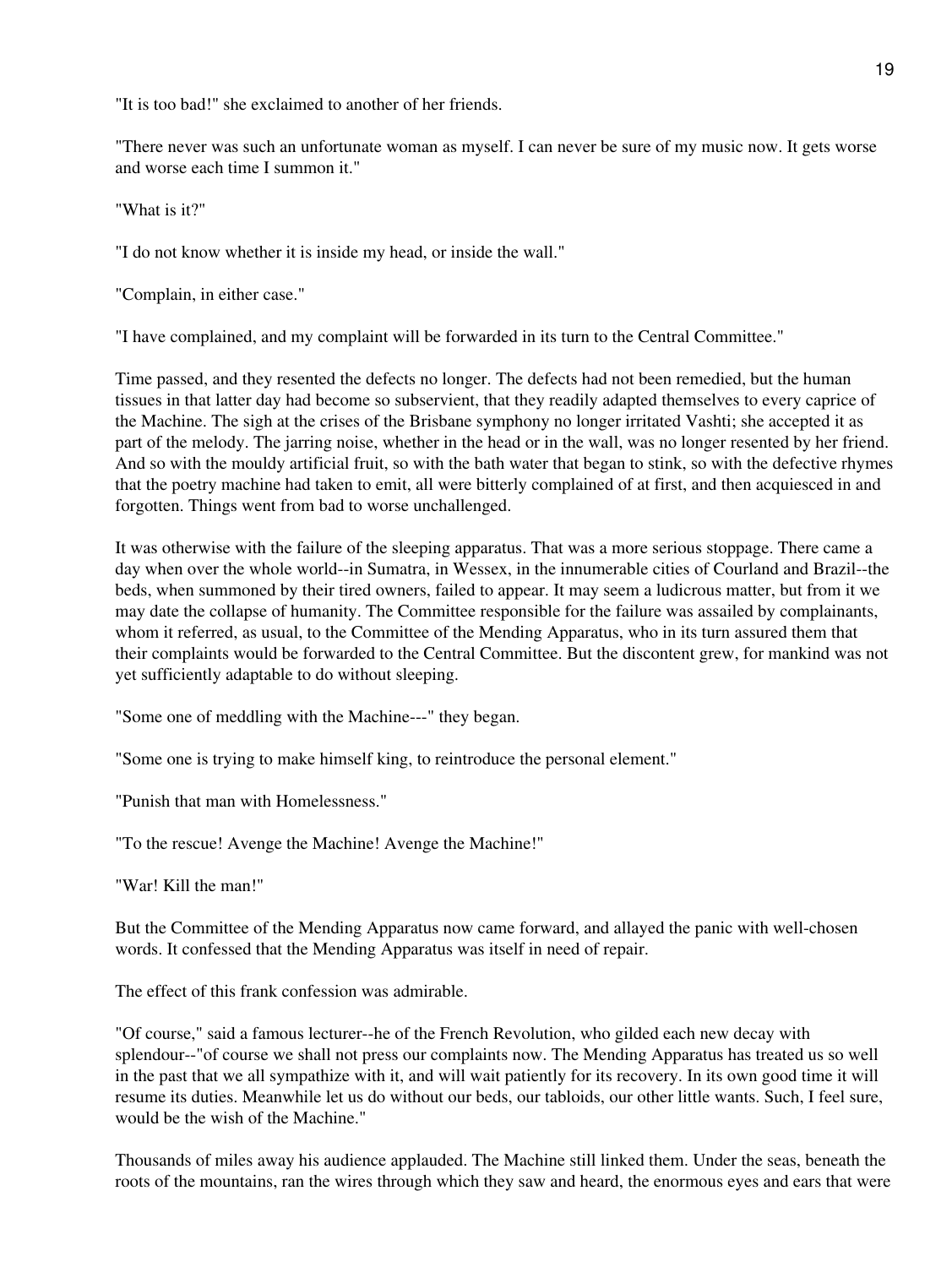their heritage, and the hum of many workings clothed their thoughts in one garment of subserviency. Only the old and the sick remained ungrateful, for it was rumoured that Euthanasia, too, was out of order, and that pain had reappeared among men.

It became difficult to read. A blight entered the atmosphere and dulled its luminosity. At times Vashti could scarcely see across her room. The air, too, was foul. Loud were the complaints, impotent the remedies, heroic the tone of the lecturer as he cried: "Courage! courage! What matter so long as the Machine goes on ? To it the darkness and the light are one." And though things improved again after a time, the old brilliancy was never recaptured, and humanity never recovered from its entrance into twilight. There was an hysterical talk of "measures," of "provisional dictatorship," and the inhabitants of Sumatra were asked to familiarize themselves with the workings of the central power station, the said power station being situated in France. But for the most part panic reigned, and men spent their strength praying to their Books, tangible proofs of the Machine's omnipotence. There were gradations of terror--at times came rumours of hope--the Mending Apparatus was almost mended--the enemies of the Machine had been got under--new "nerve-centres" were evolving which would do the work even more magnificently than before. But there came a day when, without the slightest warning, without any previous hint of feebleness, the entire communication-system broke down, all over the world, and the world, as they understood it, ended.

Vashti was lecturing at the time and her earlier remarks had been punctuated with applause. As she proceeded the audience became silent, and at the conclusion there was no sound. Somewhat displeased, she called to a friend who was a specialist in sympathy. No sound: doubtless the friend was sleeping. And so with the next friend whom she tried to summon, and so with the next, until she remembered Kuno's cryptic remark, "The Machine stops".

The phrase still conveyed nothing. If Eternity was stopping it would of course be set going shortly.

For example, there was still a little light and air--the atmosphere had improved a few hours previously. There was still the Book, and while there was the Book there was security.

Then she broke down, for with the cessation of activity came an unexpected terror--silence.

She had never known silence, and the coming of it nearly killed her--it did kill many thousands of people outright. Ever since her birth she had been surrounded by the steady hum. It was to the ear what artificial air was to the lungs, and agonizing pains shot across her head. And scarcely knowing what she did, she stumbled forward and pressed the unfamiliar button, the one that opened the door of her cell.

Now the door of the cell worked on a simple hinge of its own. It was not connected with the central power station, dying far away in France. It opened, rousing immoderate hopes in Vashti, for she thought that the Machine had been mended. It opened, and she saw the dim tunnel that curved far away towards freedom. One look, and then she shrank back. For the tunnel was full of people--she was almost the last in that city to have taken alarm.

People at any time repelled her, and these were nightmares from her worst dreams. People were crawling about, people were screaming, whimpering, gasping for breath, touching each other, vanishing in the dark, and ever and anon being pushed off the platform on to the live rail. Some were fighting round the electric bells, trying to summon trains which could not be summoned. Others were yelling for Euthanasia or for respirators, or blaspheming the Machine. Others stood at the doors of their cells fearing, like herself, either to stop in them or to leave them. And behind all the uproar was silence--the silence which is the voice of the earth and of the generations who have gone.

No--it was worse than solitude. She closed the door again and sat down to wait for the end. The disintegration went on, accompanied by horrible cracks and rumbling. The valves that restrained the Medical Apparatus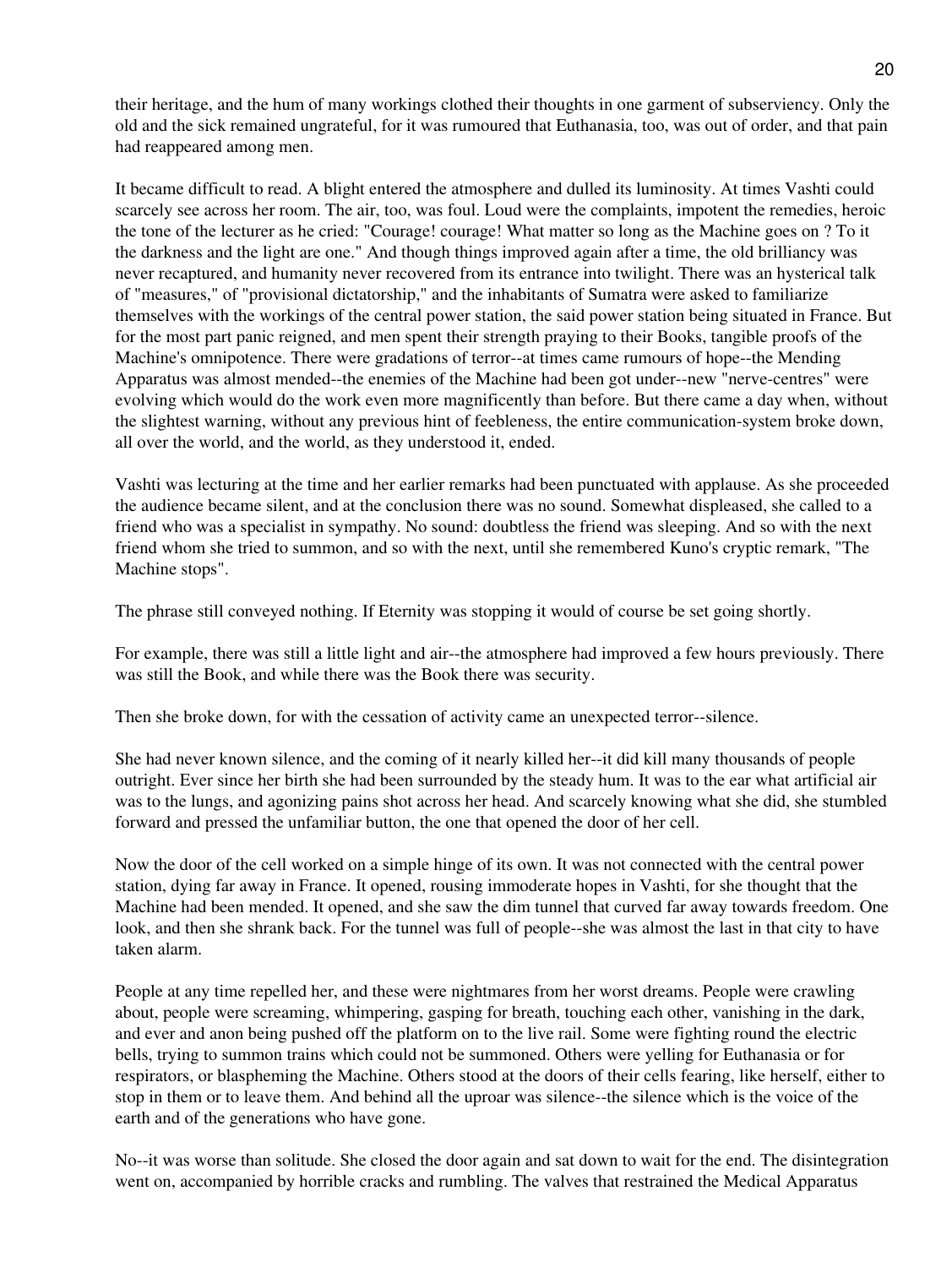must have weakened, for it ruptured and hung hideously from the ceiling. The floor heaved and fell and flung her from the chair. A tube oozed towards her serpent fashion. And at last the final horror approached--light began to ebb, and she knew that civilization's long day was closing.

She whirled around, praying to be saved from this, at any rate, kissing the Book, pressing button after button. The uproar outside was increasing, and even penetrated the wall. Slowly the brilliancy of her cell was dimmed, the reflections faded from the metal switches. Now she could not see the reading-stand, now not the Book, though she held it in her hand. Light followed the flight of sound, air was following light, and the original void returned to the cavern from which it has so long been excluded. Vashti continued to whirl, like the devotees of an earlier religion, screaming, praying, striking at the buttons with bleeding hands.

It was thus that she opened her prison and escaped--escaped in the spirit: at least so it seems to me, ere my meditation closes. That she escapes in the body--I cannot perceive that. She struck, by chance, the switch that released the door, and the rush of foul air on her skin, the loud throbbing whispers in her ears, told her that she was facing the tunnel again, and that tremendous platform on which she had seen men fighting. They were not fighting now. Only the whispers remained, and the little whimpering groans. They were dying by hundreds out in the dark.

She burst into tears.

Tears answered her.

They wept for humanity, those two, not for themselves. They could not bear that this should be the end. Ere silence was completed their hearts were opened, and they knew what had been important on the earth. Man, the flower of all flesh, the noblest of all creatures visible, man who had once made god in his image, and had mirrored his strength on the constellations, beautiful naked man was dying, strangled in the garments that he had woven. Century after century had he toiled, and here was his reward. Truly the garment had seemed heavenly at first, shot with colours of culture, sewn with the threads of self-denial. And heavenly it had been so long as man could shed it at will and live by the essence that is his soul, and the essence, equally divine, that is his body. The sin against the body--it was for that they wept in chief; the centuries of wrong against the muscles and the nerves, and those five portals by which we can alone apprehend--glozing it over with talk of evolution, until the body was white pap, the home of ideas as colourless, last sloshy stirrings of a spirit that had grasped the stars.

"Where are you?" she sobbed.

His voice in the darkness said, "Here."

Is there any hope, Kuno?"

"None for us."

"Where are you?"

She crawled over the bodies of the dead. His blood spurted over her hands.

"Quicker," he gasped, "I am dying--but we touch, we talk, not through the Machine."

He kissed her.

"We have come back to our own. We die, but we have recaptured life, as it was in Wessex, when ®lfrid overthrew the Danes. We know what they know outside, they who dwelt in the cloud that is the colour of a